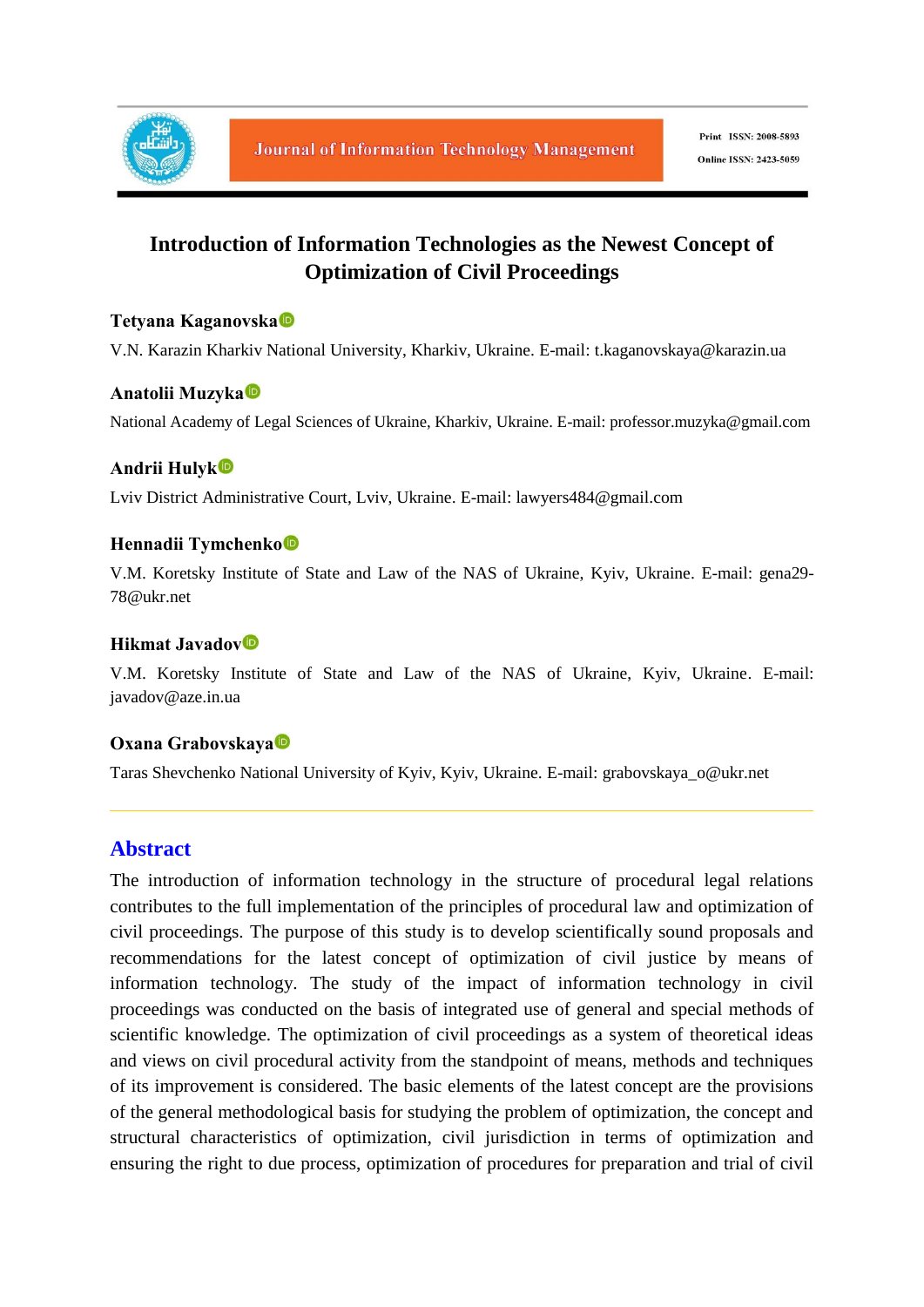#### Introduction of Information Technologies as the Newest Concept… 2

cases, cassation in the system of instance review of court decisions. It has proved that the search for a harmonious combination of protective and conciliatory functions of civil proceedings, as a characteristic concept of modern procedural systems, determines the main directions of optimizing the preparation of civil cases for trial. It has established that in the reform of the judiciary of Ukraine it is important not only to digitize existing processes. The most important thing is to change the approach to justice itself, making it simpler and more accessible to all with the help of information technology. In this sense, the introduction of affordable online court involves not only the introduction of innovative technologies, but also the revision and significant simplification of procedural rules.

**Keywords:** Information Technology; Optimization of Civil Proceedings; Code of Civil Procedure; Electronic Litigation**.**

Journal of Information Technology Management, 2022, Vol. 14, No.3, pp. 1-25 Received: October 13, 2021 Published by University of Tehran, Faculty of Management Received in revised form: February 15, 2022 doi: https://doi.org/ 10.22059/jitm.2022.87260 Accepted: March 26, 2022 Article Type: Research Paper Published online: May 16, 2022 © Authors ெ 0

## **Introduction**

The goal of Ukraine's judicial reform is to restore public confidence in the judiciary and ensure real access to justice. The introduction of the latest technologies in civil proceedings has designed to ensure the achievement of this goal.

In recent years, the role of digital technologies is growing optimization of civil proceedings. The examples of such technologies are mobile technologies (eg smartphones, tablets, laptops); cloud computing, digital signature; chatbots, natural language processing; mobile ID, Internet of Things; and artificial intelligence. These and other digital technologies are changing significantly civil proceedings. The problem of optimization of civil proceedings concerns the search for and substantiation of the necessary forms of improving the civil process, the procedure for carrying out civil procedural activities, increasing its efficiency. This is very important in terms of ensuring the actual evolutionary nature of the development of civil justice.

Widespread introduction of information technologies in the work of courts, bodies and institutions of the justice system, as well as automation of their activities, became a key aspect of the Strategy for Reform of the Judiciary and Related Legal Institutions for 2015-2020, approved by Presidential Decree of May 20, 2015 № 276.

The implementation of the Strategy envisages a set of significant changes to the legislation on the organization of the activity of courts, bodies and institutions of the justice system and the procedure for ensuring their functioning. Significant transformations are due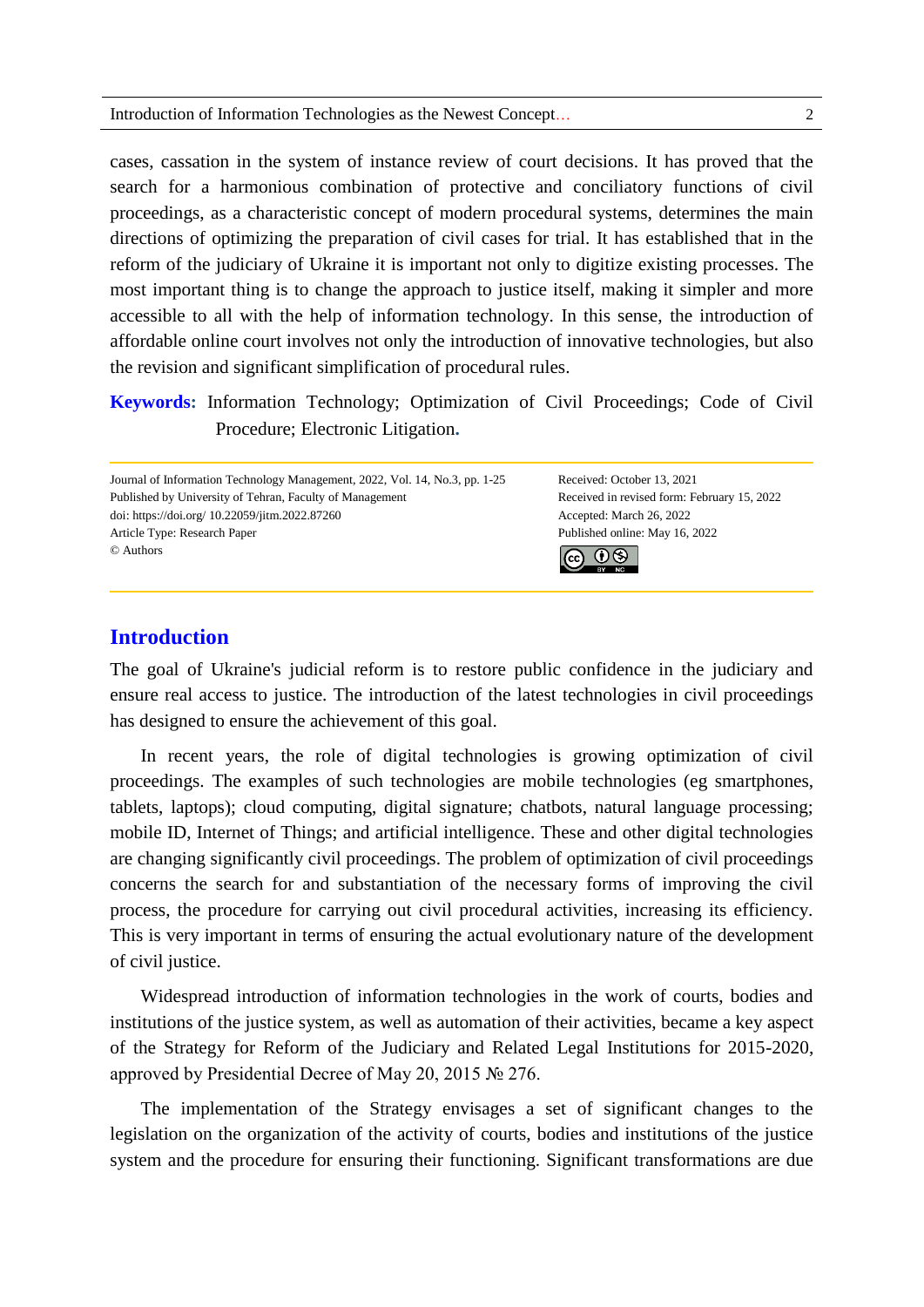to further automation of justice. Regulatory support for such transformations is regulated by the Law of Ukraine "On Amendments to the Commercial Procedural Code of Ukraine, the Civil Procedure Code of Ukraine, the Code of Administrative Procedure of Ukraine and other legislative acts", which entered into force on December 15, 2017.

An important innovation is the creation of a Unified Judicial Information and Telecommunication System (UJITS). The Order of the State Judicial Administration of Ukraine of April 13, 2018 № 168 approved the Concept of building the Unified Judicial Information and Telecommunication System.

The Commercial Procedural Code of Ukraine (p. 4) provides for the right to go to court, thanks to updated mechanisms for automating judicial and administrative processes and translating most transactions into electronic form. The novelty of the Civil Procedure Code is electronic litigation, including the list of means of proof supplemented by electronic evidence.

The introduction of electronic litigation is an important step to optimize and improve the system of civil litigation, which provides participants in the business process the opportunity to:

- submit and receive procedural documents in electronic form;
- use templates of claims, appeals, cassation statements;
- to transfer the authority to submit documents to the court to a representative;
- to get acquainted with the messages left by the court to the address, etc.

The Unified Judicial Information and Telecommunication System (UJITS) should simplify and speed up the consideration of court cases:

- translation of office work into electronic form;
- providing the opportunity to submit and receive procedural documents online, to participate in court hearings by videoconference on a regular basis;
- automation of business processes, including the processes of document circulation, litigation, preparation of operational and analytical reports, providing information assistance to judges;
- automation of processes that provide financial, property, organizational, personnel and information and telecommunication needs of the judiciary.

In addition to remote submission of documents and correspondence with the court and participants in the process, the possibility of remote participation in court hearings by videoconference is becoming especially important.

The Law of Ukraine "On Amendments to Certain Legislative Acts Aimed at Providing Additional Social and Economic Guarantees in Connection with the Spread of Coronavirus Disease (COVID-2019)" amended the procedural codes on the possibility of participation in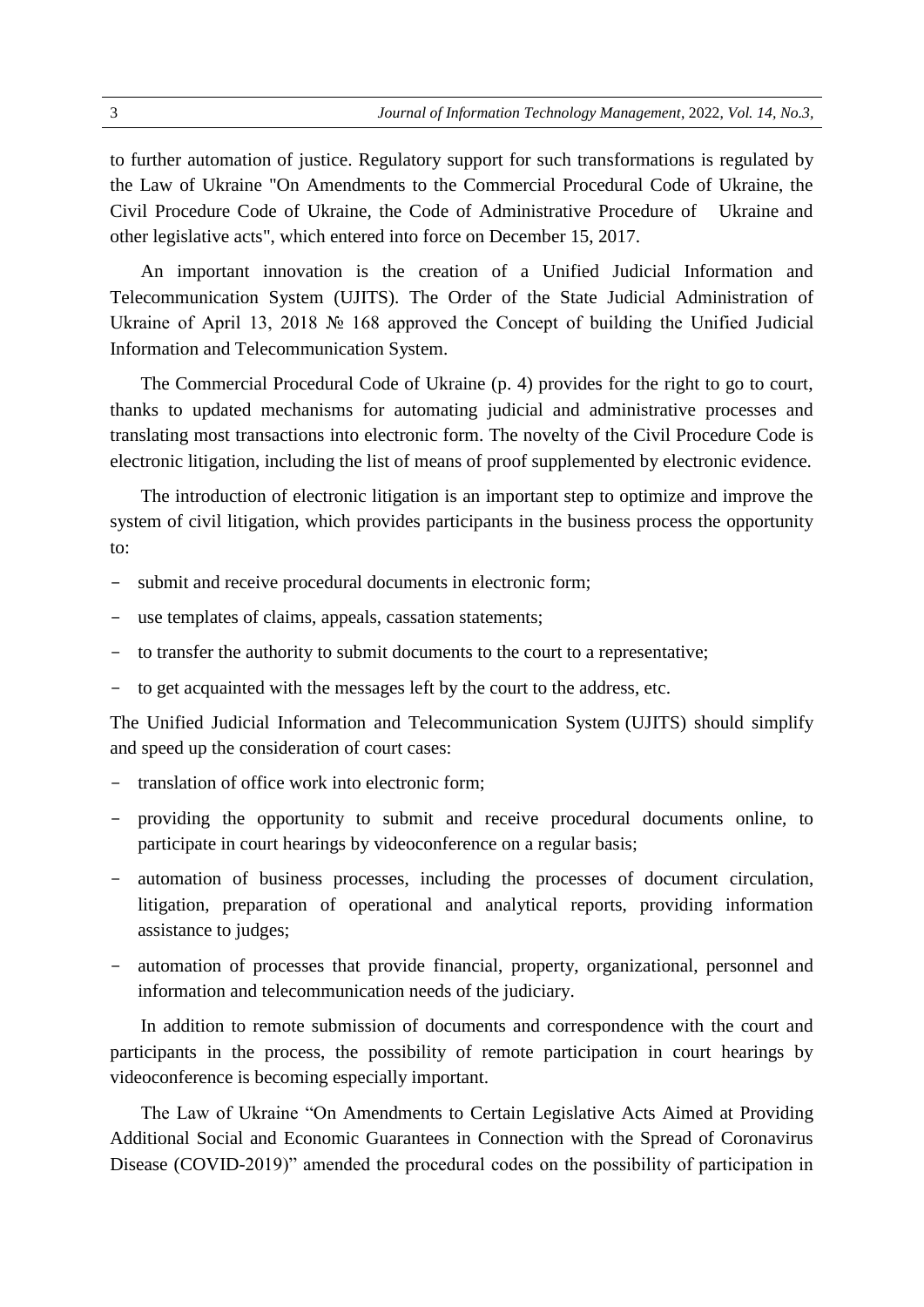court during quarantine meetings by videoconference outside the courtroom using their own technical means. The lawyers, representatives of the parties and other participants in the trial were given the opportunity to participate in the hearing from their own computer or telephone.

The Law of Ukraine "On the Judiciary and the Status of Judges" (pp. 152 - 153) approved the Procedure for working with technical means of videoconferencing during a court hearing in administrative, civil and commercial proceedings with the participation of the parties outside the court.

To participate in the meeting by videoconference:

- the party to the case must pre-register with the help of an electronic digital signature in the EasyCon system on the official web portal of the judiciary of Ukraine, check its own technical means for compliance with technical requirements;
- the party to the case submits an application for participation in the court session by videoconference outside the court premises not later than 5 days before the court session;
- the application of the participant on the day of its receipt in court has registered in the automated document management system of the court and transmitted to the relevant presiding judge, who decides on the possibility of holding a meeting by videoconference if technically possible;
- this decision must be notified to the party to the case, who submitted an application for participation in the hearing by videoconference.

Thus, the introduction of the e-Court subsystem, in particular through remote submission of documents and correspondence with the court and participants in the process, participation in court hearings by videoconference - is the first step towards a renewed justice system in Ukraine. All this will give businesses and citizens the opportunity to resolve disputes more quickly and with less logistical costs.

Given that there are no problems with exercising the right to participate in a court hearing by videoconference, the submission of procedural documents to the court remotely, from a practical point of view, is quite relevant.

In this aspect, it should also be noted that the introduction of e-litigation is one of the topics for discussion at various forums, conferences and more. According to the President of Ukraine Volodymyr Zelensky (All-Ukrainian Forum "Ukraine 30", 2021), the challenge of the judicial system is to eliminate abuses and ensure court transparency. Solving the problems of optimization of justice can be IT - solutions. By analogy with public services, it has planned to move the format of the court to the online mode, which will minimize bureaucratic procedures, speed up the trial, minimize corruption and opportunities for abuse.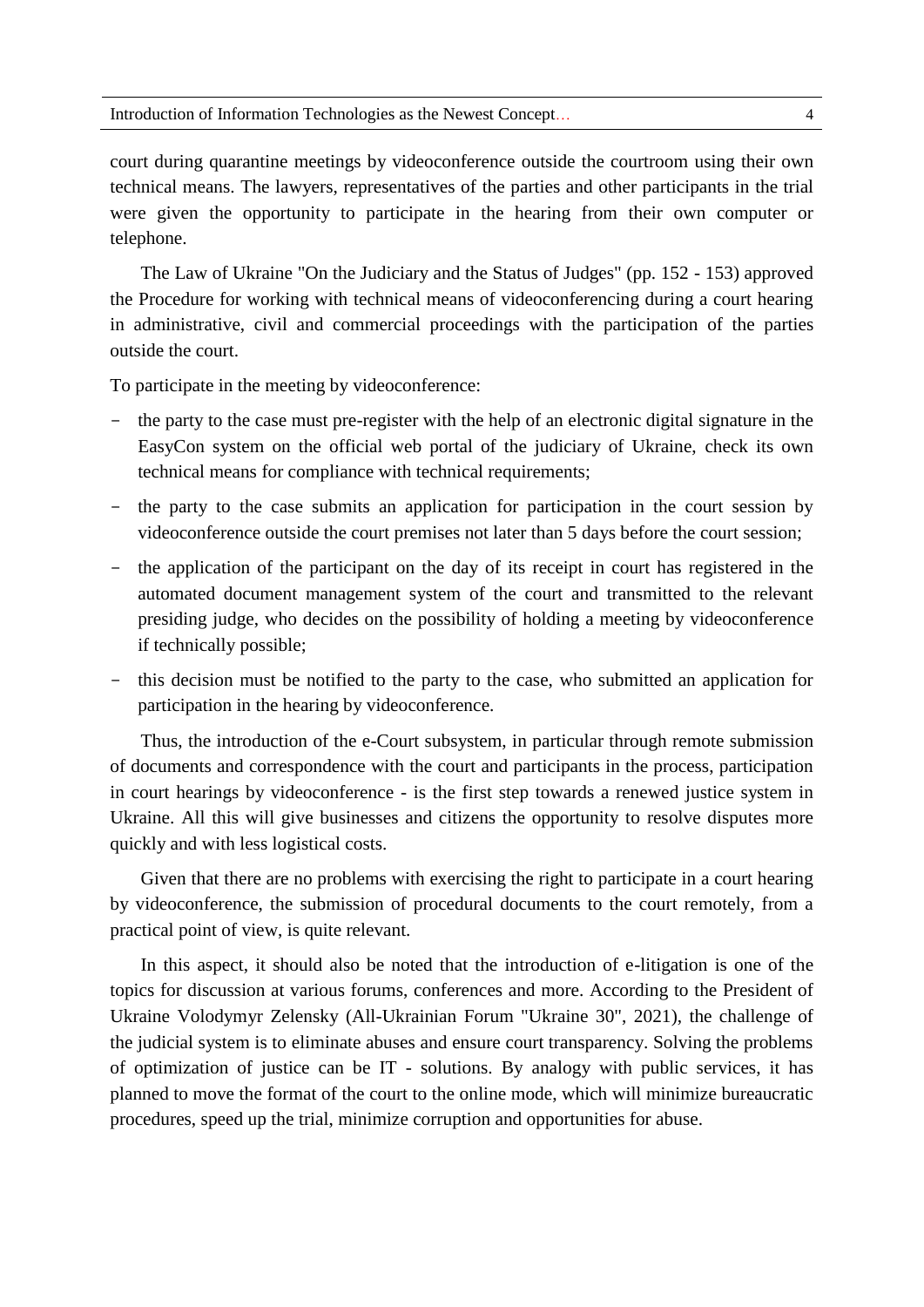Thus, the issues of development and optimization of the judicial system in Ukraine by means have updated information technology. All of these challenges are particularly important in the context of COVID-19, which necessitates remote participation in litigation.

The aim of the study - development of scientifically substantiated proposals and recommendations on the latest concept of optimization of civil proceedings by means of information technology.

However, for the introduction of technology, it is important to understand the needs of citizens for the services (so-called "electronic services") that the state must provide.

There are information requirements:

- all information must be available in digital format;
- be accessible through a single user interface ("digital assistant");
- be provided as soon as possible at the right time and place.

The condition for optimizing civil proceedings is the availability of information for all participants to effectively perform their duties. That is, all databases related to the state must be seamlessly integrated with each other, be compatible.

In the process of using the e-Court subsystem, citizens face a number of problems related to its rejection by the judiciary. According to the decision of the Council of Judges №75 of September 20, 2019, there are complaints from citizens due to non-acceptance by the courts of procedural documents in electronic form by means of the subsystem "Electronic Court". The Council of Judges recommended that courts accept documents submitted through the relevant system. In the conditions of quarantine restrictions, there are additional rules that recommend participants to go to court, submit documents by e-mail.

The intensification and computerization of society require every branch of government to respond appropriately, including for the effective resolution of disputes in court.

#### **Literature Review**

The information and communication technologies have a significant impact on the efficiency of law enforcement and the judiciary, and hence on the security of citizens (Bielova et al., 2017). The introduction of e-litigation is the basis of the latest concept of optimization of civil litigation, which accumulates legal values in relation to the court and justice, determines the best ways to achieve goals (Bondarenko et al., 2019).

The development of information technology, as a means of optimizing civil proceedings, is a new serious challenge for the structures of judicial governance. The management of the civil justice system through information technology opens up new opportunities for strengthening institutional independence (CCJE, 2011). Agustí Cerrillo & Martínez (2009) consider the impact of technology on the judiciary as a social sphere. Computer demonstrations and electronic documents can improve presentations and provide a clearer and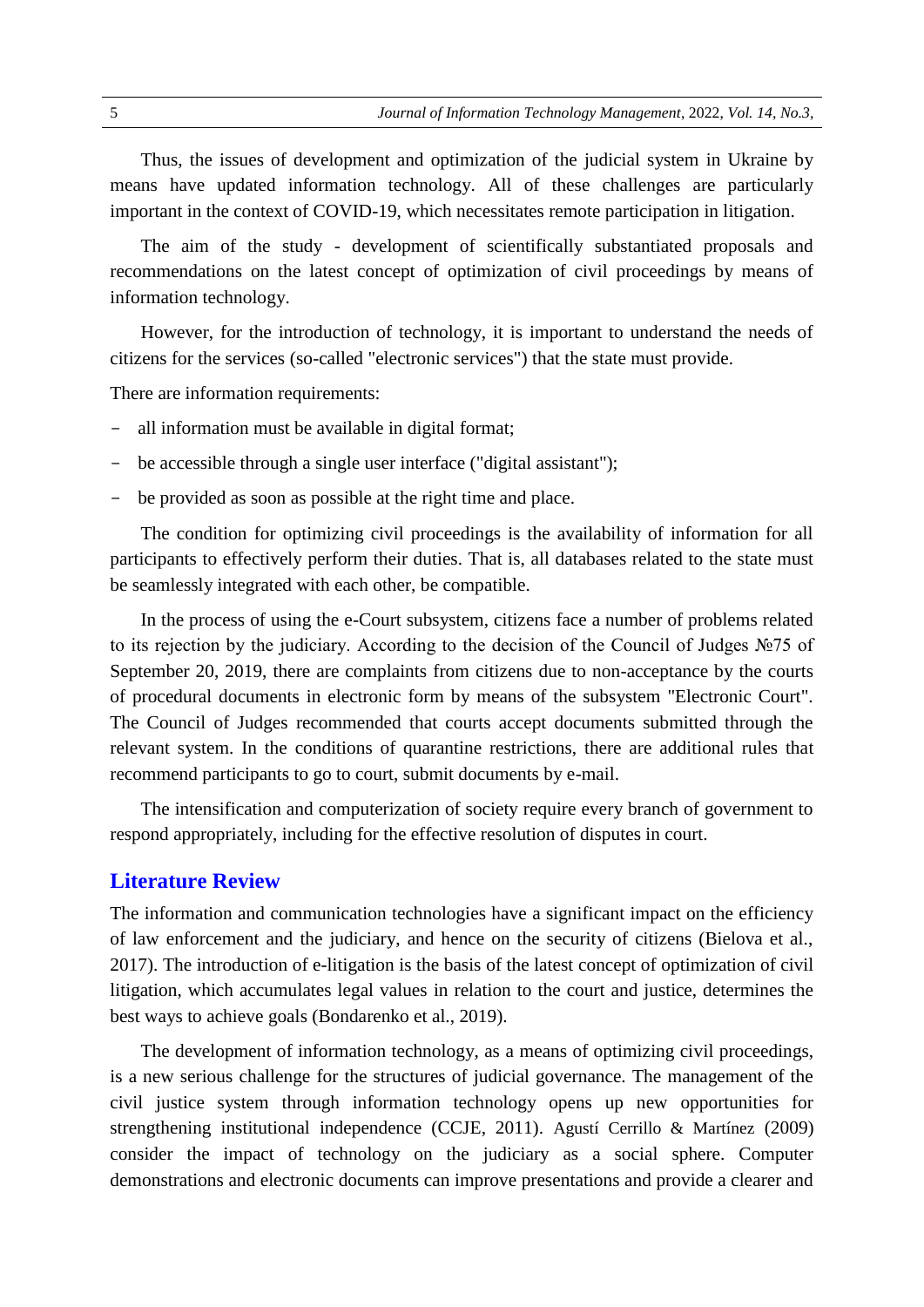more well-organized case. The authors study e-justice, which has based on the use of information and communication technologies in the judiciary. João Rosa et. Al., (2013) believe that the introduction of information systems in the courts can reduce both the time and the number of pending processes, increase the efficiency of providing services to citizens and society as a whole. According to researchers, special attention should be paid to risk factors in the design, development and implementation of information systems in the judicial system. The researchers present the experience of developing an e-Justice information system in Cape Verde, a developing African country. The results showed that the field of informatization of the judicial system covers a wide range of participants: from a team of designers to the training of justice agents. After all, the existing gaps in knowledge between the design team and users can damage the whole system.

The experience has shown that the use of technology in the courts affects the way individuals protect their rights to a limited extent, usually by automating unnecessary tasks. As a conservative institution with the oldest rules, courts are slow to implement technological innovations (Babenko et al., 2018; 2021). The COVID-19 pandemic highlighted the inertia of innovation, showing the outdated nature of the jurisdiction's functioning.

At the same time, the role of the judiciary in overseeing the executive and protecting the rule of law is currently growing (UNODC, 2020). In an effort to mitigate the impact of the crisis, the courts of many countries (Belgium, Denmark, Greece, Portugal, Slovenia), with the support of the government, have taken appropriate adaptive measures. Solutions for video conferencing, telephone conferencing, increased use of written procedures and the provision of documents by e-mail (Impact of COVID-19 on the justice field) have begun to be implemented. Countries around the world have begun to introduce into the system of jurisdiction practices that are proportional to their level of readiness and digitization. Kurchinskaya-Grasso (2020) identifies the main problems of development of "electronic" civil proceedings, in the conditions of active development of electronic technologies and improvement of technical means of social communication, acceleration of information exchange. The author pays special attention to changes in the legislation on legal regulation of modern information technologies in civil proceedings. Based on the study, the author argues the need for full-scale implementation of e-justice, which has a positive impact on the judiciary, will increase public access to justice and improve the quality and efficiency of the courts. The information technology in civil litigation is able to eliminate the limiting factors that have become particularly relevant in the context of the Govid-19 pandemic.

The development of online courts is a promising option for the transformation and deeper transformation of the courts (EBRD).

Dahiru Muhammed Abubakar (2020) sees the use of information and communication technologies as the latest opportunities to improve the case - to consider and resolve cases fairly and in a timely manner at a reasonable cost. That is, the judicial processes must be efficient and resources must be used without waste.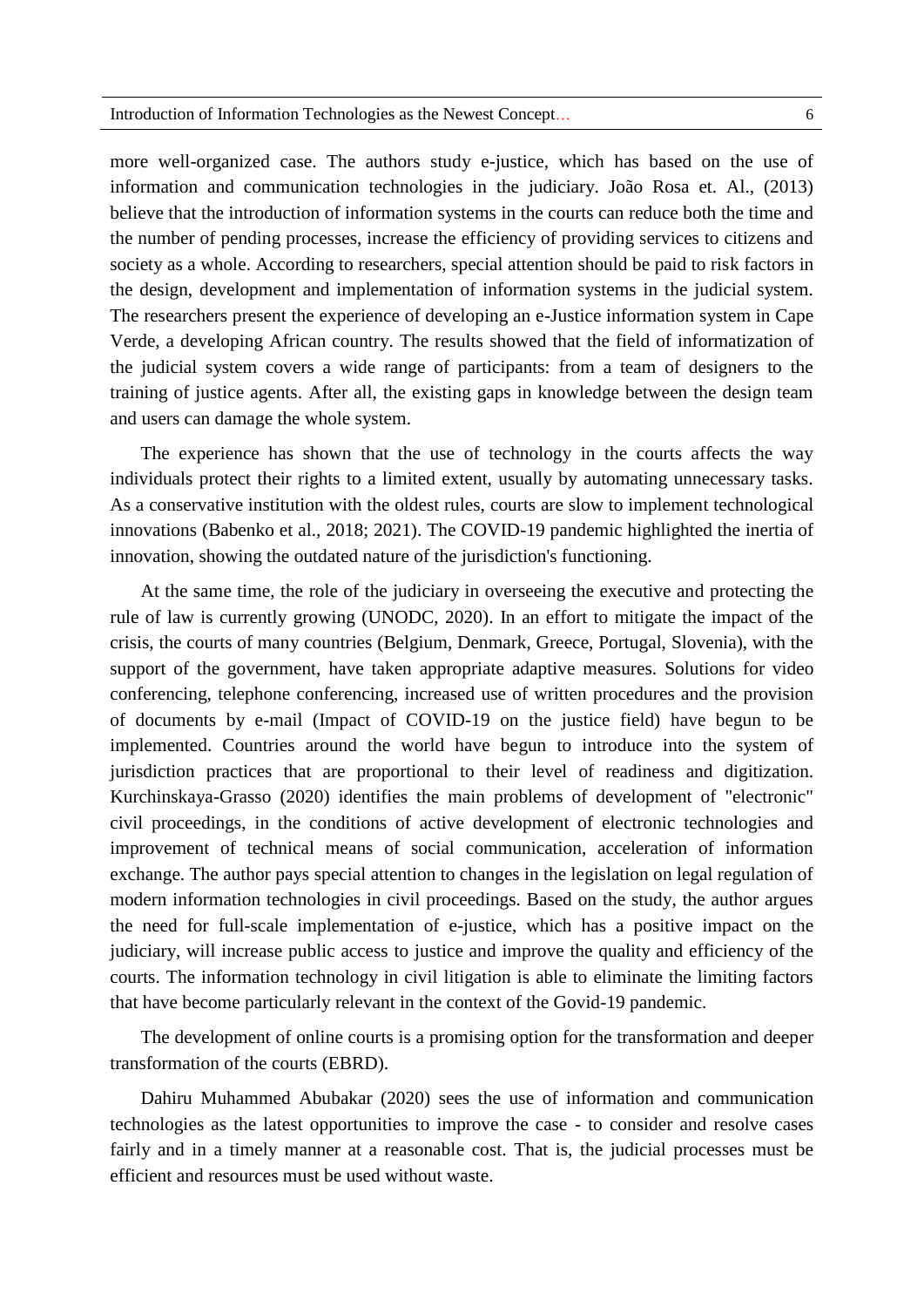The information systems also contribute to the fairness of the justice process, as all those who need to have access to and seek access to the justice system have access to it (Gutorova et al., 2019; et al., 2019).

Kennedy (2021) believes that information and communication technologies are radically changing the functioning of the legal system. Therefore, according to the researcher, "Lawtech", or technology that supports, replaces or improves the provision of legal services and the functioning of the justice system, is becoming increasingly important. Yes, Lawtech raises important ethical issues, machine learning tools help judges make decisions. Some jurisdictions replace judges with artificial intelligence, using them to predict the outcome of a trial. The author believes that Lawtech provides an opportunity to improve the market of legal services and the justice system for the benefit of citizens and consumers. However, in certain circumstances, the lack of technology in the judiciary can exacerbate existing problems or create new ones.

Dymitruk (2019), Soukupová (2021) consider issues related to the use of artificial intelligence in judicial practice. The authors emphasize that there are some major risks associated with the use of artificial intelligence in legal practice.

Zhurkina et al. (2021) explores the latest problems caused by the rapid development and increase in the use of information technology and their possible further impact on civil proceedings. Using the analysis of the legislation of the USA, Great Britain, Japan, Singapore, Russia and a number of other countries, the authors concluded the basic principles and features of information technology use in civil proceedings and their relationship with the principles of traditional civil justice. Based on the results of the study, the authors put forward a number of theoretical and practical proposals for improving the legislation in the field of information technology in civil proceedings.

Temirzhanova, Lyazzat A. et al. (2019) investigate a new type of crime - fraud committed with the help of modern information technology. In the field of technological innovation in the field of justice and the judiciary, in particular, the latest terms are being introduced today: Cyberjustice (CEPEJ, 2019), e-justice (Wolters Kluwer, 2018), e-court (World Bank, 2014), online court (Supreme Court - online court Protocol, 2007), online dispute resolution (ODR) (ABA, 2002; Katsh, M. Ethan Rabinovich-Einy, Orna, 2017), e-Justice (Ahmad Tholabi Kharlie et. Al, 2020, etc.).

Despite some nuances of differences, most terms are sometimes considered interchangeable, because they all have one thing in common - digital innovation in the judicial process.

So, the latest concept of optimization of civil proceedings by means of the introduction of information technology operates in the following main terms: digitalization, digital transformation, online courts.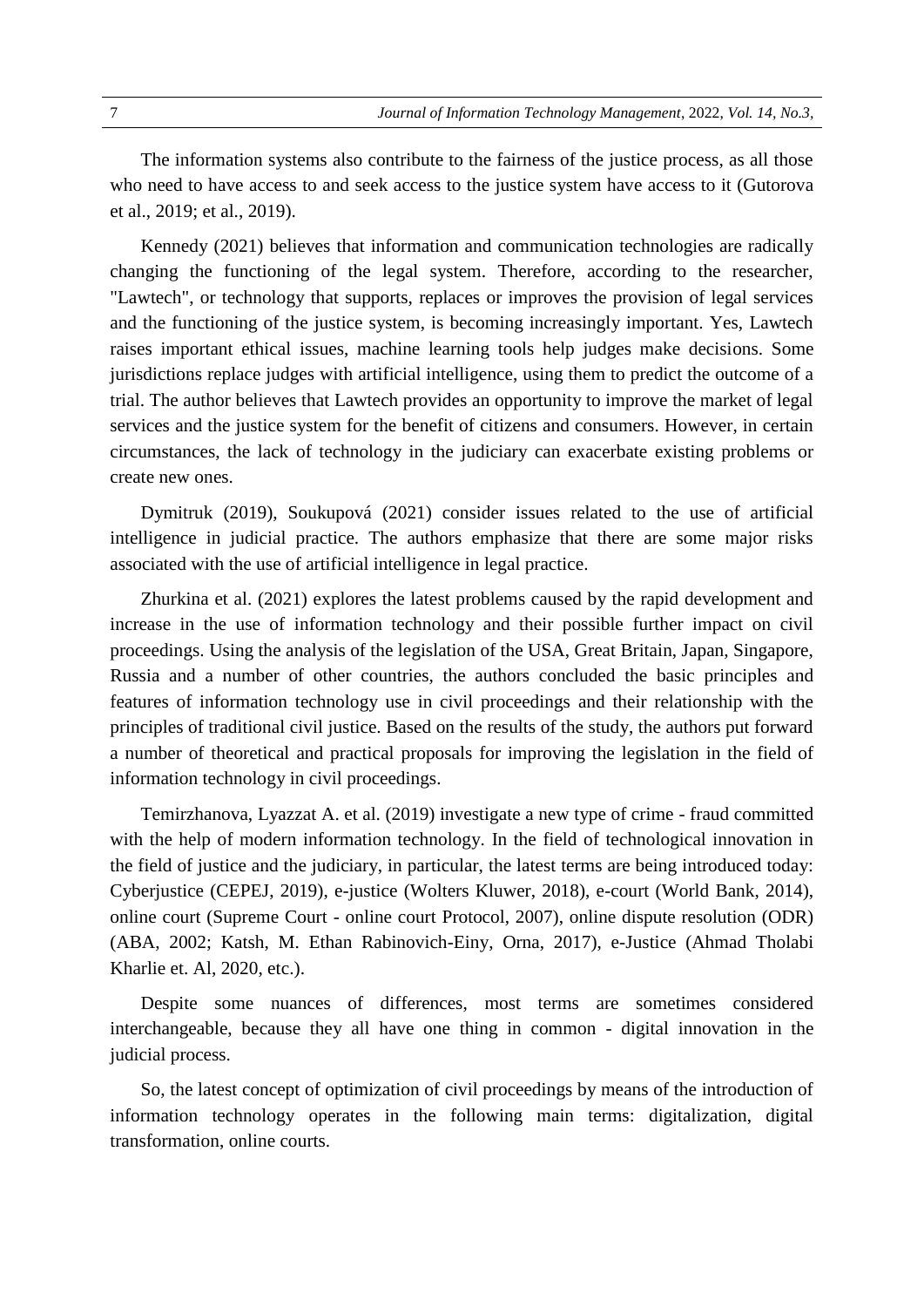The digitization in context Civil litigation means the transmission of information or processes through digital tools, in digital form (Jason Bloomberg, 2018).

The digitalization is a way to restructure many areas of social life through digital communications and media infrastructures (Scott Brennen & Daniel Kreiss, 2016; Hubanova et al., 2021). Recording defines digitization as the material process of converting analog information streams into digital bits.

The digital transformation involves not only the integration of technical innovations into the work of the judiciary, but also a rethinking of judicial processes in their entirety (Ivashchenko et al., 2021; Babenko et al., 2019; 2021; Popov et al., 2021). The goal of the digital transformation in civil litigation is to increase access to justice and user satisfaction in court.

Online courts refer to proceedings that have conducted completely remotely: from online filing of a lawsuit to making a decision through an online service available to the parties or their representatives (Richard Susskind, 2019). Online courts provide online judges in online court hearings. The evidence and arguments have presented through online platforms, through which judges also make their decisions. Online courts use technology that allows courts to make more than just court decisions. Accordingly, the design of the program for online courts should be simple, convenient, understandable, such that allows a person without legal education and without the help of qualified lawyers to perform all necessary actions to resolve the dispute online.

Online judge provide tools to help users understand relevant legislation and available options, as well as formulate arguments and gather evidence. They propose non-judicial arrangements, such as negotiations and early neutral evaluation, not as an alternative to the public judiciary, but as part of it. According to researchers, artificial intelligence, machine learning and virtual reality will continue to dominate the judiciary.

## **Methodology**

The methodological basis of this study is a set of philosophical and worldview, general scientific principles and approaches, special scientific methods of knowledge of legal phenomena. The study of the impact of information technology in civil proceedings was conducted on the basis of integrated use of general and special methods of scientific knowledge. Te systematic analysis, reflecting the characteristic features of civil procedural legal relations, gave grounds to substantiate the structure of optimization of civil proceedings and see in each object of study a holistic system, identify its own elements and learn their natural relationships.

The activity approach makes it possible to approach the study of the problems of optimization of civil proceedings from the standpoint of established ideas about the peculiarities of its stages, cycles and proceedings, determine the sequence of civil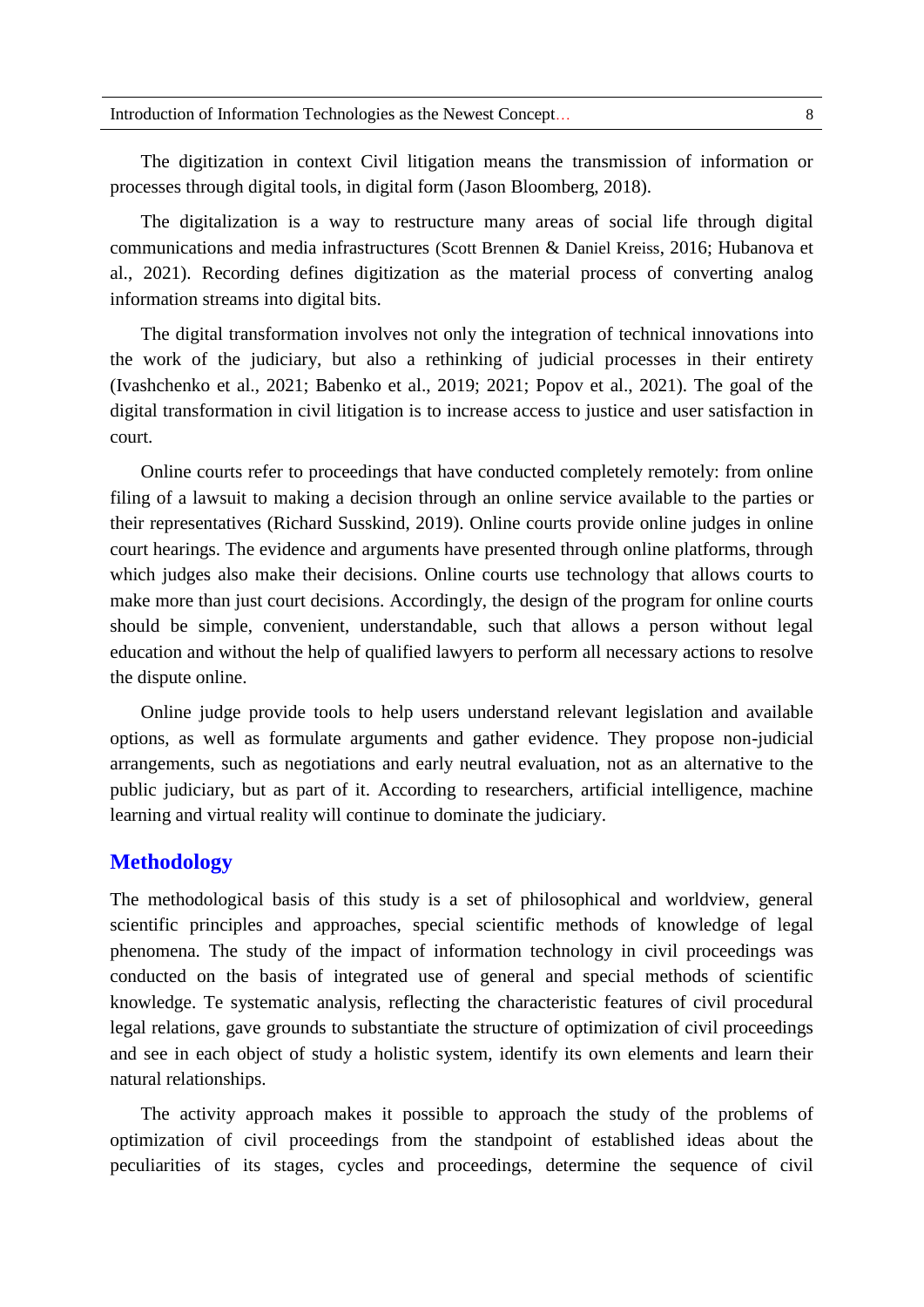proceedings. The application of the dialectical method provided an opportunity to learn the need and limits of the introduction of information technology in civil proceedings, to establish links between electronic evidence and other legal phenomena, the relationship between the form and content of electronic evidence.

The method of logical analysis was used to establish the content and direction of the rules of civil procedural law governing relations; dogmatic - to analyze the rules of civil procedural legislation of Ukraine on the introduction of information technology in civil proceedings; the comparative method - for the analysis of the provisions relating to relations in the Civil Procedure Code of Ukraine and the previous civil procedural legislation, as well as a comparison of the solution of these issues in the Civil Procedure Code of Ukraine and acts of civil legislation of the European Community.

To use of the method of systematic analysis allowed to consider the place of electronic evidence in the system of civil proceedings.

The normative and legal basis of the study are the Constitution of Ukraine, international treaties of Ukraine, the binding nature of which was approved by the Verkhovna Rada of Ukraine, acts of civil procedural legislation of Ukraine and some foreign countries.

The theoretical basis of the study are scientific works of domestic and foreign scholars, as well as research in the field of general theoretical jurisprudence, constitutional, civil law, criminal procedure and other branches of the legal system of Ukraine.

The empirical basis of the study consists of decisions of the European Court of Human Rights, decisions of the Supreme Court, as well as decisions of local courts of general jurisdiction.

#### **Results**

#### **Analytical assessment of civil proceedings in Ukraine: efficiency, effectiveness**

Innovations of the Civil Procedure Code of Ukraine (as amended in 2017) have aimed at improving the efficiency of civil proceedings and bringing it in line with international standards of justice and fairness. As a result, the legal norms of classical civil proceedings have undergone fundamental changes, and a new system of civil procedural law has been created. These changes are based on the idea of fundamental human rights and ensuring access to justice as an international standard of fair trial. The control over the national cassation procedure means the transition from the constitutional level to the limited cassation procedure and the introduction of a number of procedural filters in order to increase the efficiency of the cassation procedure. At the same time, the restriction on obtaining maximum legal protection, for example, in minor cases, is not absolute (paragraph 2 of Article 389 of the CPC). Comparative statistics of the judicial administration throughout the civil judicial system show that there are problems in the law enforcement process at the level of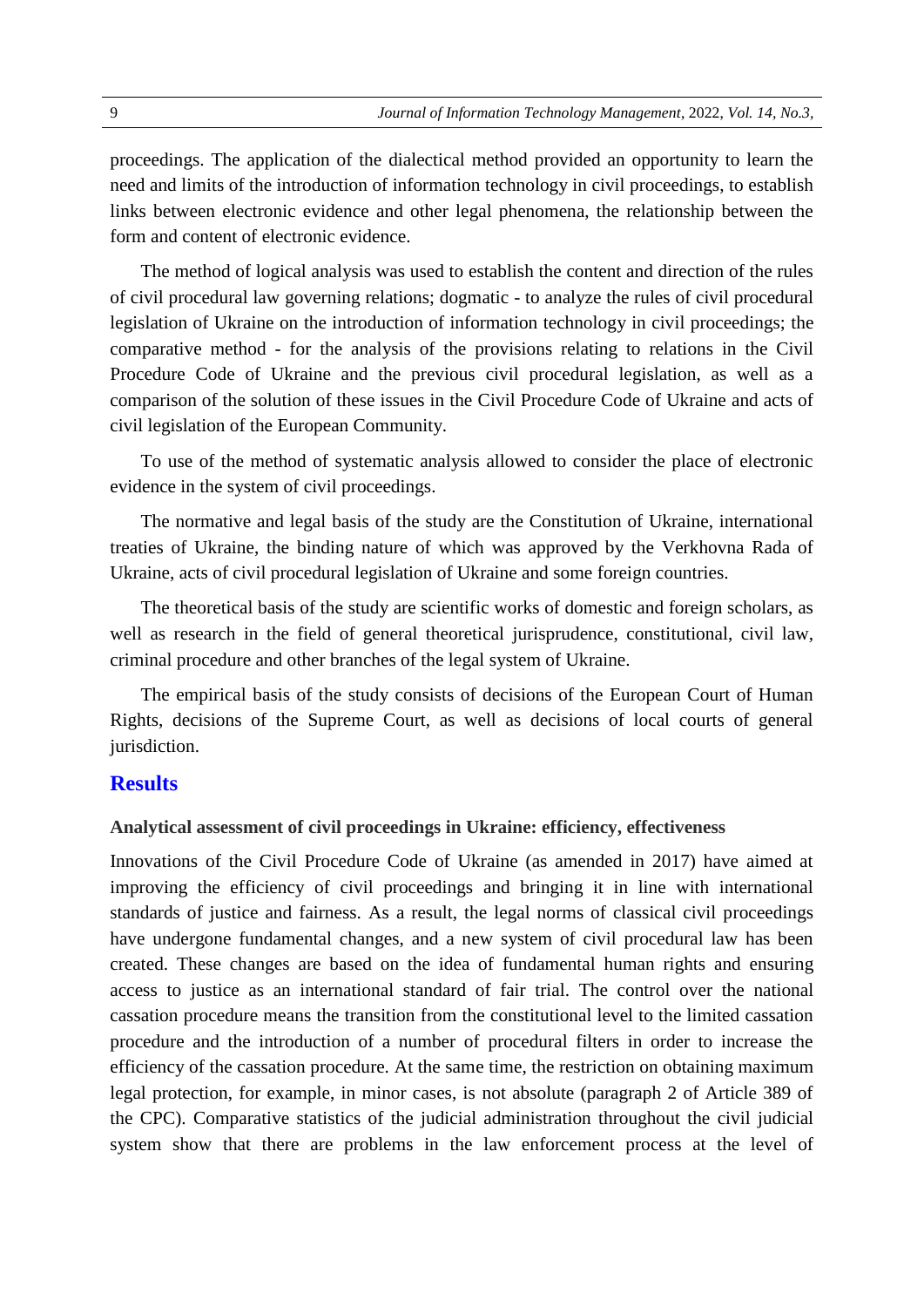recognition and recognition of civil cases. According to statistics (What the statistics say, 2019), in 2018 there were 1,407,795 court and civil cases in court:

- in the district court 1,245,756 appeals and cases;
- in the Court of Appeal 108,697 appeals and cases;
- in the Civil Court of Cassation 53,342 appeals and cases.

Given the status, role and appointment of the Supreme Court, the number of appeals and pending cases before the Court of Appeals and the Supreme Court of Appeals, this indicates that this is a systemic problem that needs to be addressed. Every other case approved by the Court of Appeals is currently pending. That is, the quality of court decisions should be improved at the level of appellate courts. The novelty of the Civil Procedure Code is to change the structure and functioning of the civil procedural system and modify some procedural procedures, namely:

- division of the procedure for filing complaints into simplified and general procedures;
- simplification of order injunctive proceedings;
- creation Institute of Minor Affairs;
- strengthening the importance of preparatory procedures.

The Judicial reform has aimed, in particular, at reducing the number of pending cases through the introduction of other dispute resolution mechanisms.

|                         | 2017    | 2018    |  |
|-------------------------|---------|---------|--|
| Was under consideration | 1186162 | 1245756 |  |
| <b>Received</b>         | 986803  | 1019389 |  |
| Considered              | 927168  | 954743  |  |
| Remained unexamined     | 258994  | 291009  |  |
| · individuals           | 750162  | 784743  |  |
| entities                | 436000  | 461012  |  |

However, the number of lawsuits has not decreased (Figure 1).

Figure 1. Number of Civil Cases pending in the courts of Ukraine

If we compare the local ordinary courts in 2017 and 2018, we will see that in 2018 they considered more civil cases. However, due to the increase in the number of new cases, the number of unresolved cases also increased:

- In 2017, 1,186,162 cases were pending in local courts, and in 2018 this number increased to 1,245,756;
- In 2017, 927,168 cases were considered, and in 2018 their number increased to 954,743;
- In 2017, 258,994 cases remained unsolved, and in 2018 their number amounted to 291,009 cases.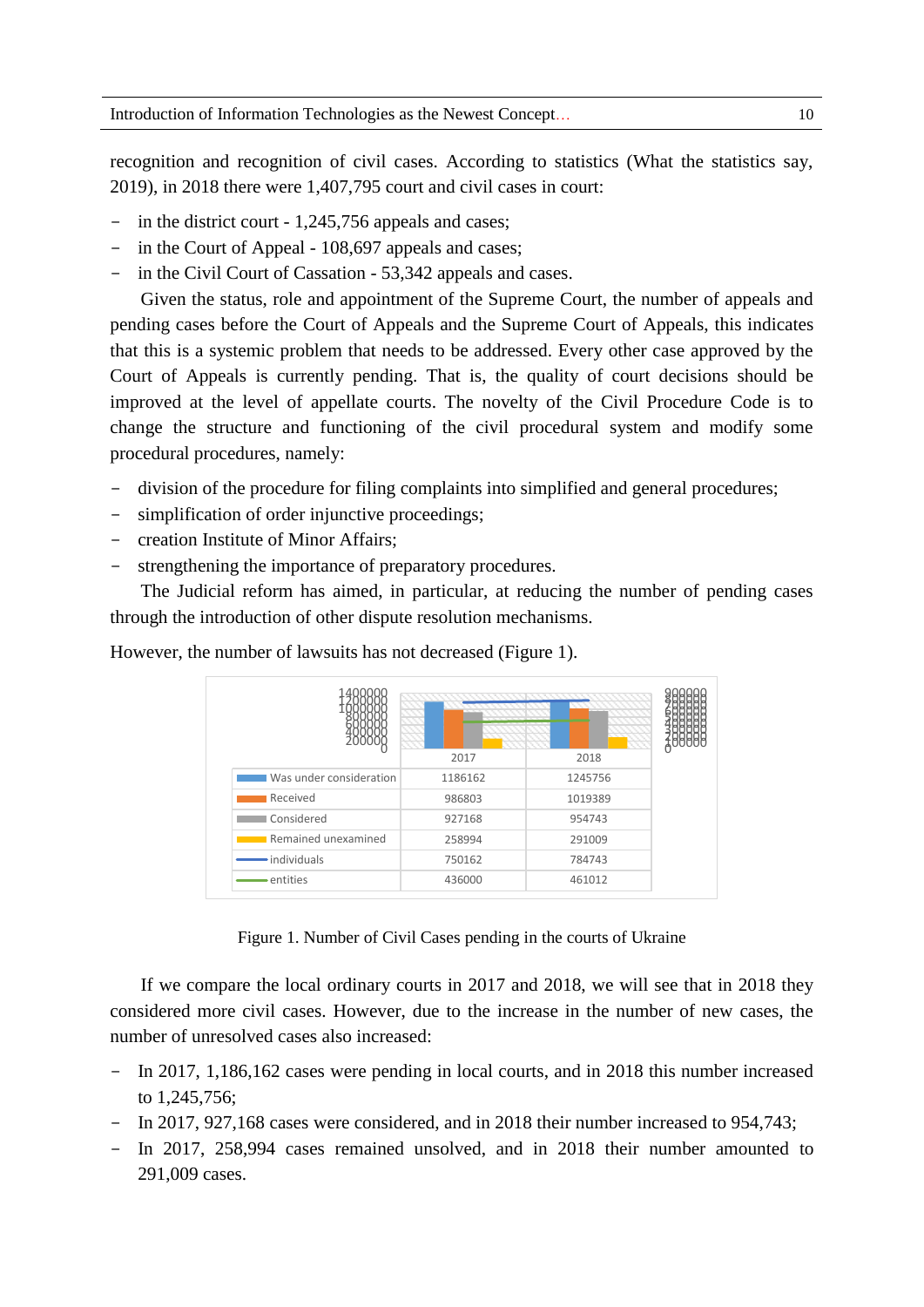The analysis of the subjects of the appeal to the district court shows that in 2017 750162 people applied to the district court, and in 2018 this number increased to 784743 people. High rates of appeals and legal entities for the protection of civil rights have maintained: in 2017 there were 436,000 legal entities, compared to 461,012 legal entities in 2018.

At present, the issue of non-enforcement of a court decision remains relevant in Ukraine.

Thus, in 2017, local ordinary courts issued 780,866 executive documents, and in 2018 their number increased to 822,606.

It is currently impossible to provide accurate information on how many court decisions have been enforced in enforcement documents. This indicates the ineffectiveness of judicial control over the execution of court decisions, as provided by the Civil Procedure Code of Ukraine.

Thus, an important innovation is the support of the CPC Arbitration: arbitrability of disputes, judicial control of the validity of the arbitration agreement, precautionary measures, namely: preliminary provision of evidence, preliminary provision of the claim.

In addition, new organizational and procedural security measures and a counter-guarantee have introduced as a guarantee of compensation for possible damages to the defendant.

The length of civil proceedings remains a pressing issue in Ukraine.

Thus, during 2018, the local general courts considered 954,743 cases, the consideration of which continued:

- up to 3 months almost  $69\%$  of cases  $(657,500)$ ;
- from 3 months to 1 year more than 21% of cases (258,993);
- from one year to two years 3.2% of cases (30,324);
- from two to three years 0.6% of cases (5,674);
- $-$  over 3 years  $-0.2\%$  of cases  $(2.252)$ .

The list of decisions that can be appealed separately from court decisions is given in Part 1 of Art. 353 CPC. The implementation of the decisive principle requires a comprehensive consideration of the content of the appeal: not only the appeal against the court's decision, but also the reasons for the plaintiff's request to cancel or change the decision. The Court of Appeal verifies the legality and validity of the decision of the court of first instance only within the arguments and requirements of the appeal and lawsuits filed by the court of first instance. New evidence can be considered in the Court of Appeal only if there are good reasons for not being able to appear in the court of first instance. The Court of Appeal has the right to go beyond the arguments and requirements of the appeal within the rule of law.

With regard to sentences overturned in contested civil cases, the share of appellate courts in overturning sentences varies from region to region. The largest number of revocation decisions was in Chernivtsi region (42%), and the smallest - in Rivne region (26.5%). The national average is 34.6%.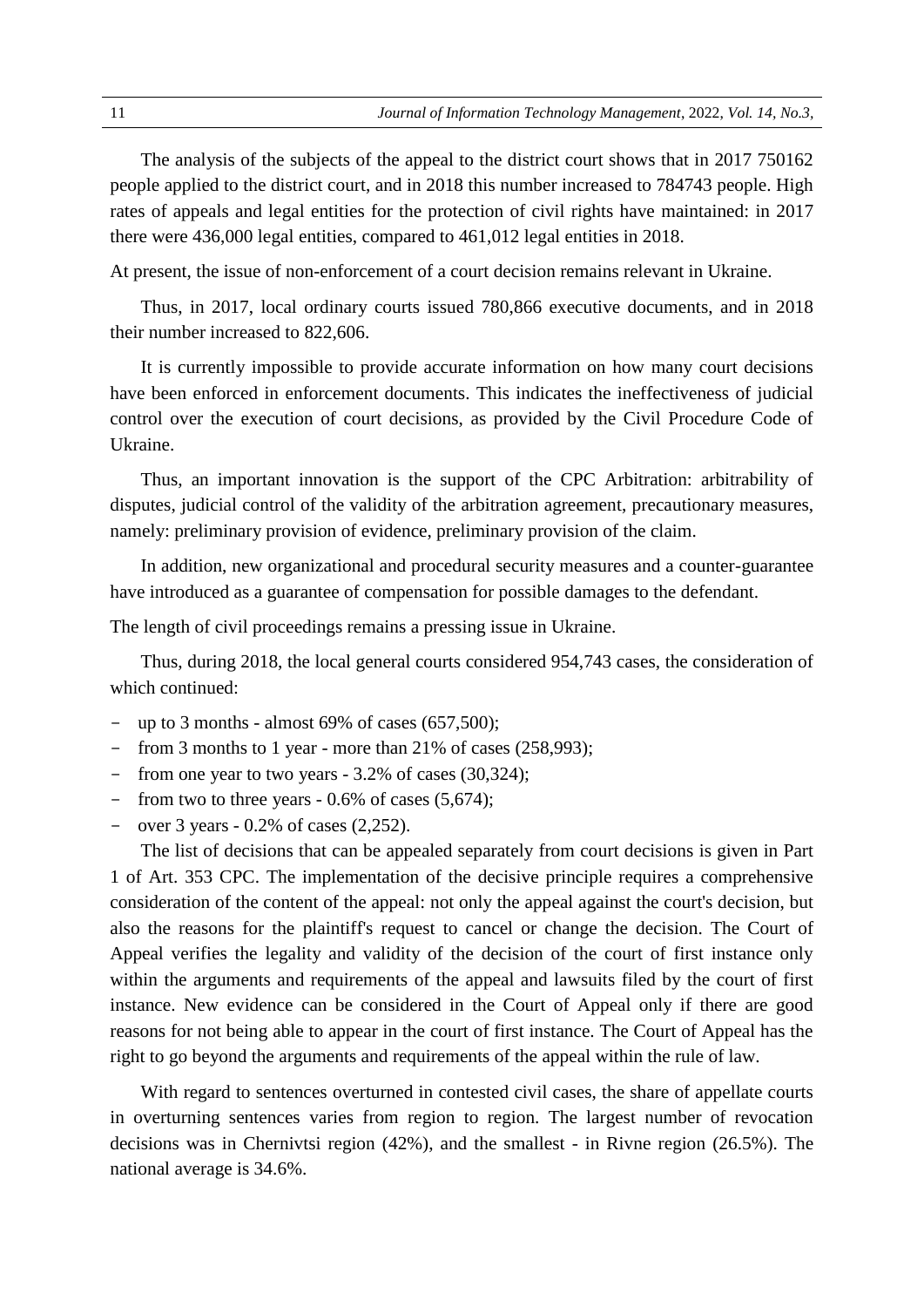At the level of appeals, the number of unresolved cases increased.

In 2018, the Court of Appeal considered a total of 70,597 cases, of which continued:

- Almost 78% of cases (55086) occurred within 3 months;
- From 3 months to 1 year more than 20.2% of cases (14262);
- 1.5% of cases (1085) from one to two years;
- 0.2% of cases within two to three years (125);
- More than  $3$  years  $-0.1\%$  of cases (39).

The number of revocation decisions, decrees and rulings in civil cases in each region in 2018 is indicative. They show that the Donetsk Court of Appeal maintains the best indicator of the quality of court decisions every year (11.1% in 2018). On the other hand, the results of the Zakarpattia region in 2018 are disappointing - the Supreme Court considered it 25.4% of the highest appeals of the Supreme Court of Appeal.

As of the end of 2018, there were 26 judges in two chambers of the Civil Court of Appeal in civil cases. If we compare the activities of the Judicial Chamber in Civil Cases of the Supreme Special Court of Ukraine and the Civil Court of Appeal of the Supreme Court in 2017-2018:

- There are  $43,028$  unfinished cases in the Judicial Chamber for Civil Cases of the Supreme Special Court of Ukraine, and 53,342 cases in the Court of Appeal of the Supreme Court for Civil Cases;
- The Judicial Chamber for Civil Cases of the Supreme Special Court of Ukraine considered 18,736 cases, and the Civil Court of Appeal of the Supreme Court - 27,158 cases;
- 23,184 cases are pending before the Civil Chamber of the High Special Court and 24,392 cases are pending before the Civil Court of Appeal of the Supreme Court.
- The Civil Court of Appeal of the Supreme Court heard a total of 53,342 cassation appeals, cases and materials considered in the procedural order.

Of these, 27,483 were transferred from the Supreme Special Court and the Supreme Court of Ukraine, including:

- 23,923 cases and 3,295 cassation appeals were transferred from the High Special Court;
- 265 applications for review of court decisions were transferred from the Supreme Court of Ukraine.

The Supreme Civil Court of Appeals received a total of 25,859 appeals, complaints and high-level materials, including 25,270 high-level appeals and 589 other procedural appeals.

Among the 23,923 cases submitted to the Supreme Court of Appeal in civil cases of the High Special Court and judges of the Supreme Court of Ukraine:

- 11593 cases were considered;
- 9,274 cases are pending before the panel of judges (this is a priority of the Civil Court of Cassation - appointment or consideration of other procedural decisions);
- 2982 cases were distributed but not considered;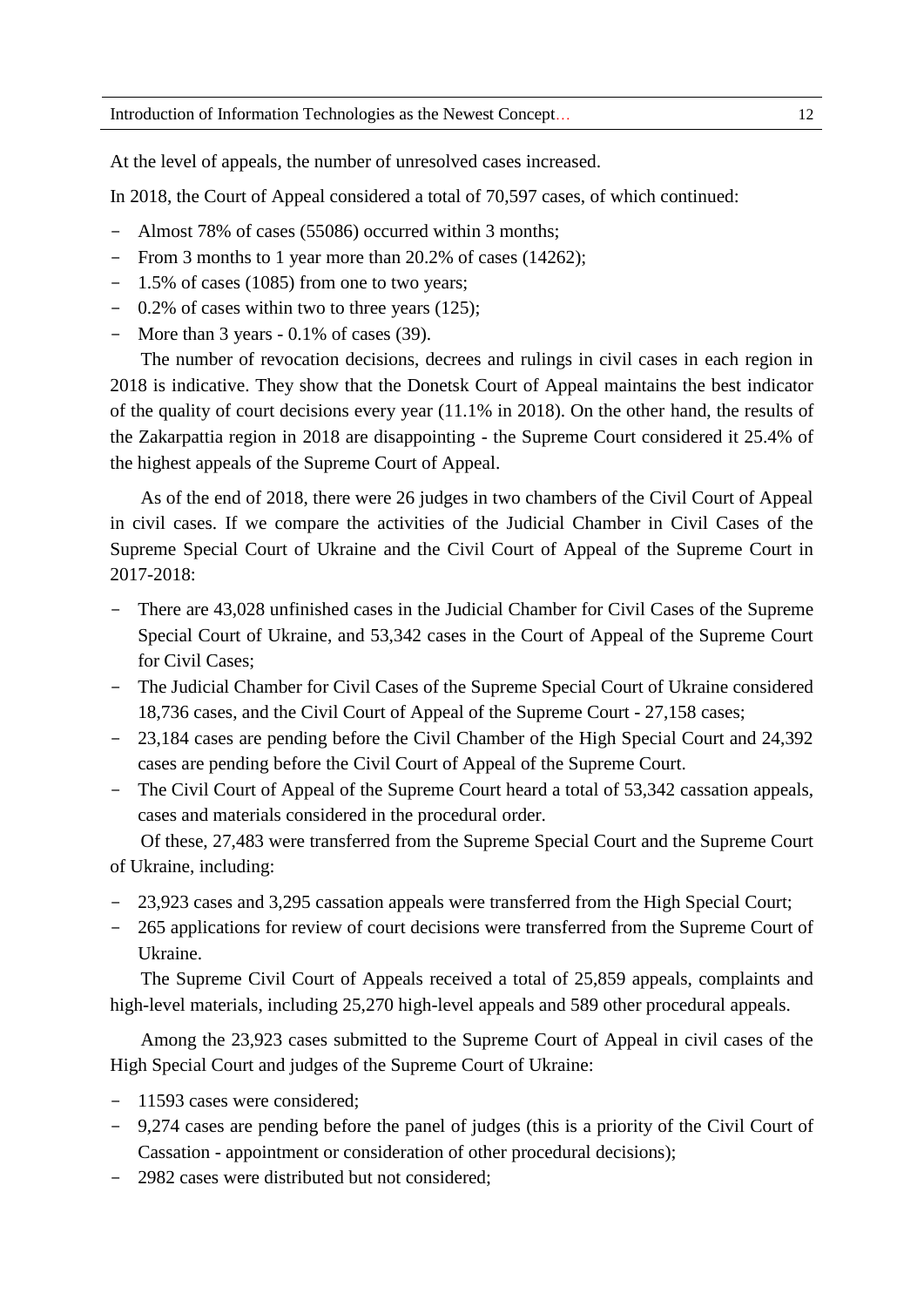- Other procedural actions were applied in 74 cases.

Among the 14,431 cases of new appeals received by the Civil Court of Cassation:

- 5,158 cases considered;
- 8594 cases are under consideration;
- 643 cases were allocated, but not considered;
- Other procedural actions were taken 36 cases.

A total of 15,686 civil cases were considered by the appropriate number of decisions:

- 10,854 remained unchanged;
- court decision was changed 147;
- 4685 distinctions, including 944 new regulations, accounted for more than 20% of all canceled.

The latter indicator is very important, as it indicates the need to improve the quality of decisions of the courts of appeal of the first instance.

In other words, the novelty of the Code of Civil Procedure is very important for clarifying the tasks and basic principles of justice - not only the tasks of the courts, but also the participants in court proceedings.

At the beginning of 2018, the Civil Court of Appeal of the Supreme Court received 598 applications for review of court decisions, including:

- 69 submitted to the Grand Chamber;
- 285 returned, refused acceptance, admission, left without consideration;
- 52 remain pending;
- 192 considered on the merits, of which:
- 61 were satisfied, the court decision was revoked (including with the adoption of a new decision), of which new decisions were made 23.
- 126 court decisions were left unchanged.

In addition, in 2018, the panel of judges of the Supreme Court of Civil Court transferred 33 cases to the Joint Chamber of the Supreme Court of Civil Court.

Disputes arising from treaties account for the majority of appeals to the Supreme Court.

In 2018, the Civil Court of Cassation referred a total of 565 cases to the Grand Chamber, of which: Contract disputes (160); Land disputes (83); Claims for damages (61); Labor disputes (42); Property disputes (35); Housing disputes (20); Other disputes (164).

The reasons for referring the case to the Grand Chamber are also different. In the first place are violations of the rules of substantive or subjective jurisdiction (396 cases), which are clearly provided by procedural law.

Such indicators point to the need to improve procedural legislation and introduce new tools that can ensure the effectiveness of civil proceedings.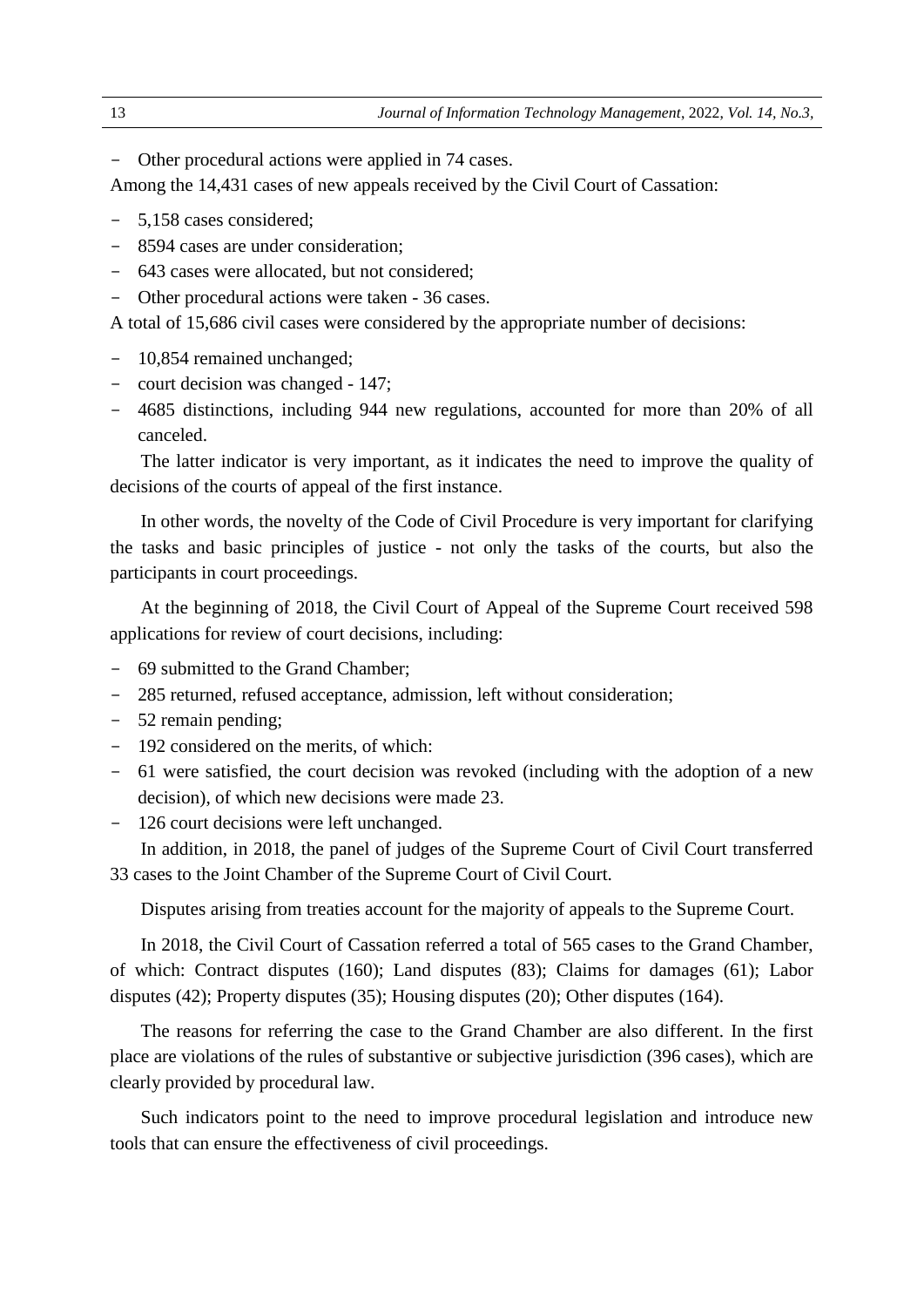Thus, an important novelty of the CPC is the modernization of appellate and cassation proceedings, in particular by introducing cassation appeal filters.

In 2018, the Supreme Civil Court of Appeal considered a total of 25,863 appeals to the Supreme Commission, of which:

- 3369 returned;
- 15,972 cases were initiated;
- 6522 lawsuits were rejected, of which: insignificance 3228; unfoundedness 1,525; other reasons - 1769.

The share of refusal to initiate cassation proceedings due to the insignificance of the dispute is 12.5% of the cassation complaints received. Thus, this filter format is effective, but such a CPC innovation points to both advantages and disadvantages.

The largest number of cases considered by the Civil Court of Appeal of the Supreme Court in 2018:

- Contract disputes (8940);
- Disputes over damages (2687);
- Disputes arising from labor relations (2138);
- Disputes over family relationships (1985);
- Disputes related to housing relations (1392);
- Disputes related to land relations (1790);
- Other types of cases (6287).

The largest share of cases has related to credit agreements, loans and bank deposits. In 2018, 4,088 such cases were considered.

According to other contractual relations, the situation is as follows:

- Purchase and sale agreement (338);
- Donation agreement (152);
- Lifetime maintenance agreement (28);
- Lease agreement (88);
- Service Agreement (173);
- Insurance contract (179);
- Other agreements (1510).

In the case of disputes arising from loan, credit and bank deposit agreements, in the vast majority of cases the Supreme Court either refuses to initiate proceedings or refuses to satisfy such cassation appeals in accordance with established case law.

Judging by the work of the High Civil Court of Appeal, attention should be paid to the burden of judges in accepting the Supreme Appeal, cases and materials.

On average, each judge hears 84 cases and 103 cassation appeals per month.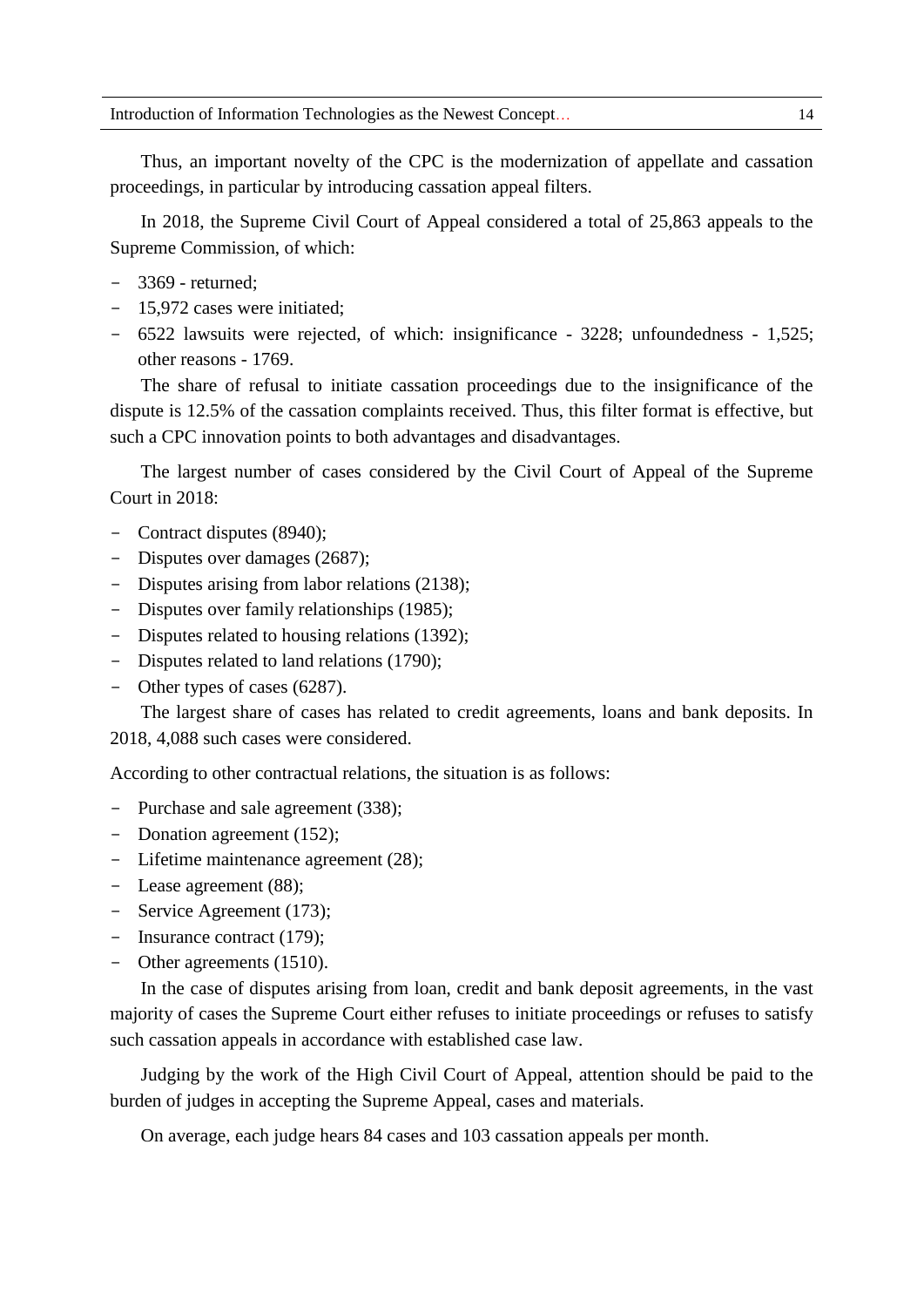For example, according to data for 2018, the workload was 920 cases and 1132 cassation appeals.

The average judge in 2018 considered:

- 93 cassation appeals, cases and materials per month;
- 1,023 cassation appeals, cases and materials annually.

The average number of cases heard by a five-judge panel is 1582. If judges have involved in other proceedings, the average number will increase to 2189. This is an extremely high burden on judges.

It can be said that the workload of judges of the Supreme Court is an obstacle to the establishment of the Supreme Court in Ukraine. Thus, the main task of the court is to ensure the stability and uniformity of judicial practice, as well as to ensure equal application of substantive and procedural law.

The judicial reform in Ukraine includes fundamental changes in judicial legislation and the status of judges, constitutional changes and important changes in procedural legislation.

One of the problems facing the judiciary is the length of the trial.

It is necessary to establish cooperation with lower courts, provide methodological information to appellate and local courts, as well as unify methods of applying procedural laws in different jurisdictions.

## **Information and digital technologies: introduction of electronic litigation - world experience, prospects of Ukraine**

The foundations of the digital transformation in the judiciary were laid in 1995 (Recommendation № R (95) 11, 1995), when the priorities for the development and operation of automated judicial systems were identified. In many countries around the world, the digitalization of the judiciary has taken place in stages over decades.

In the federal courts of the United States in 1988, automated systems were introduced as an experiment, which provided the ability to sue in electronic form, as well as obtain information about court cases and case materials.

The European countries began the process of digitalization of the judiciary in 2008-2009 (European e-Justice Strategy, 2008; 2009-2013; 2014-2018; 2019-2023), and already have a successful system.

In line with the latest challenges posed by the Covid-19 pandemic, the European Bank for Reconstruction and Development is raising the issue of online courts and their role in accessing justice during the pandemic (EBRD, 2020).

By survey resultsconducted by the European Commission on the Effectiveness of Justice (CEPEJ), revealed the degree of readiness of EU countries to implement IT in European courts (Dory Reiling).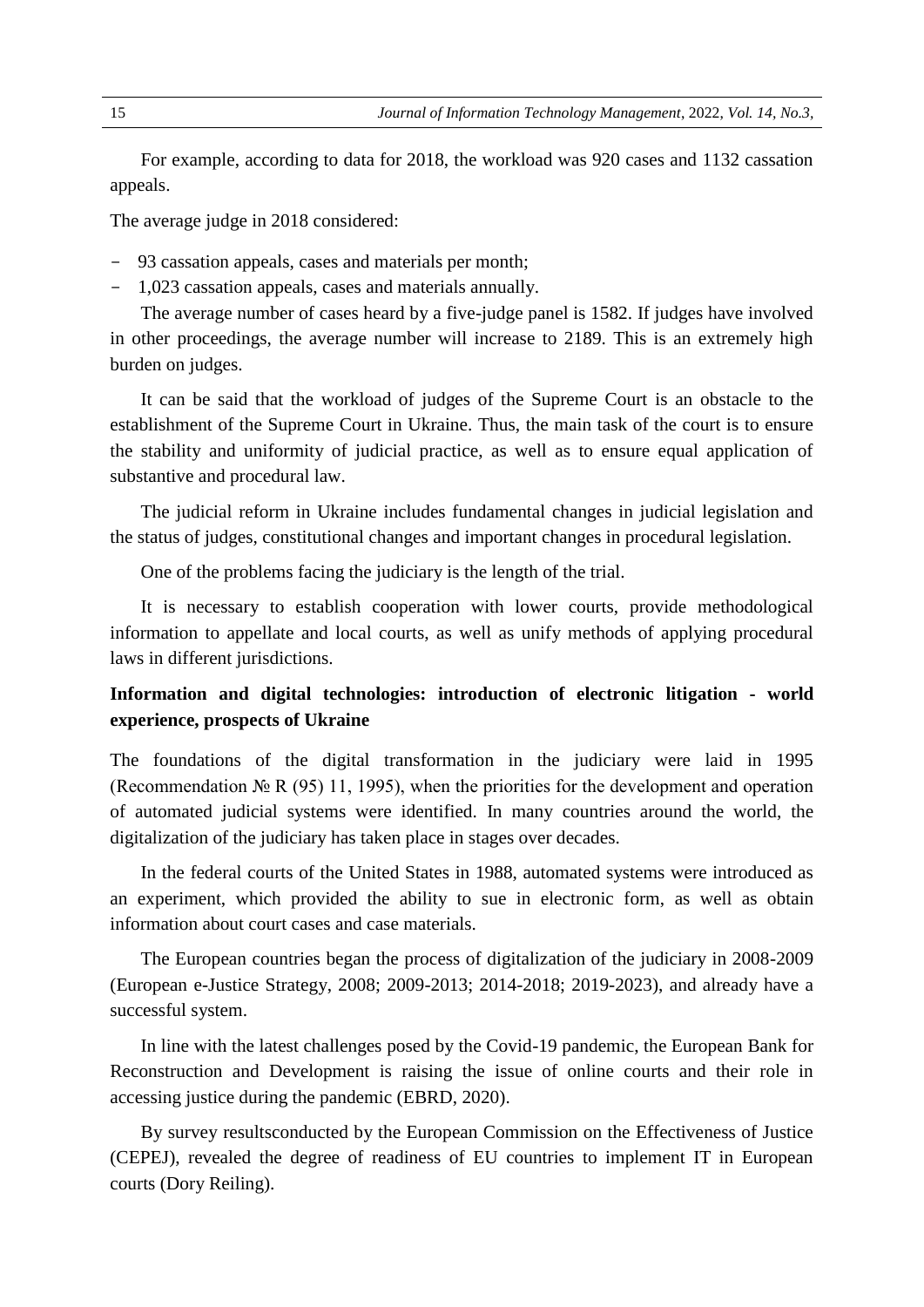The countries with a high level of IT implementation in the courts have been identified as Finland, Norway, Austria and the United Kingdom, as well as Estonia, Slovakia and Hungary. High levels of IT integration in the judiciary are common in France, Germany, Sweden, Latvia, Bulgaria and the Netherlands. The high-level countries are characterized by technologies that provide direct support to judges and support staff. Countries in this group are ahead of other groups with digital access and communication. They use web forms, special websites and other electronic forms of communication more and more often than others.

The IT solutions play a crucial role in improving the efficiency of the judiciary, provided proper management, help to constantly improve the efficiency of the courts.

For example, Estonia has one of the most efficient judicial systems in the world thanks to fully automated litigation and electronic means of communication (e-justice solutions). Today, Estonia is the only country that is almost translated all interaction with citizens and business into digital. About 100% of public services are available online. In 2019, Estonia approved a strategy for national AI (Artificial intelligence).

In 2018, the European Commission on the Efficiency of Justice of the Council of Europe adopted a major international act – the Ethical charteron the use of artificial intelligence in the judicial system and its environment (European ethical Charter on the use of Artificial Intelligence in judicial systems and their environment). The main purpose of the Charter is to improve the efficiency and quality of justice by developing algorithms of court decisions and data while respecting the fundamental rights and freedoms that are guaranteed, in particular, the European Convention on Human Rights and the Council of Europe Convention for the Protection of Personal Data. The scheme of the central information system Electronic business (e-File) has presented in Figure 2.



Figure 2. Scheme of e-File operation

Source: Project PRAVO-Justice, 2020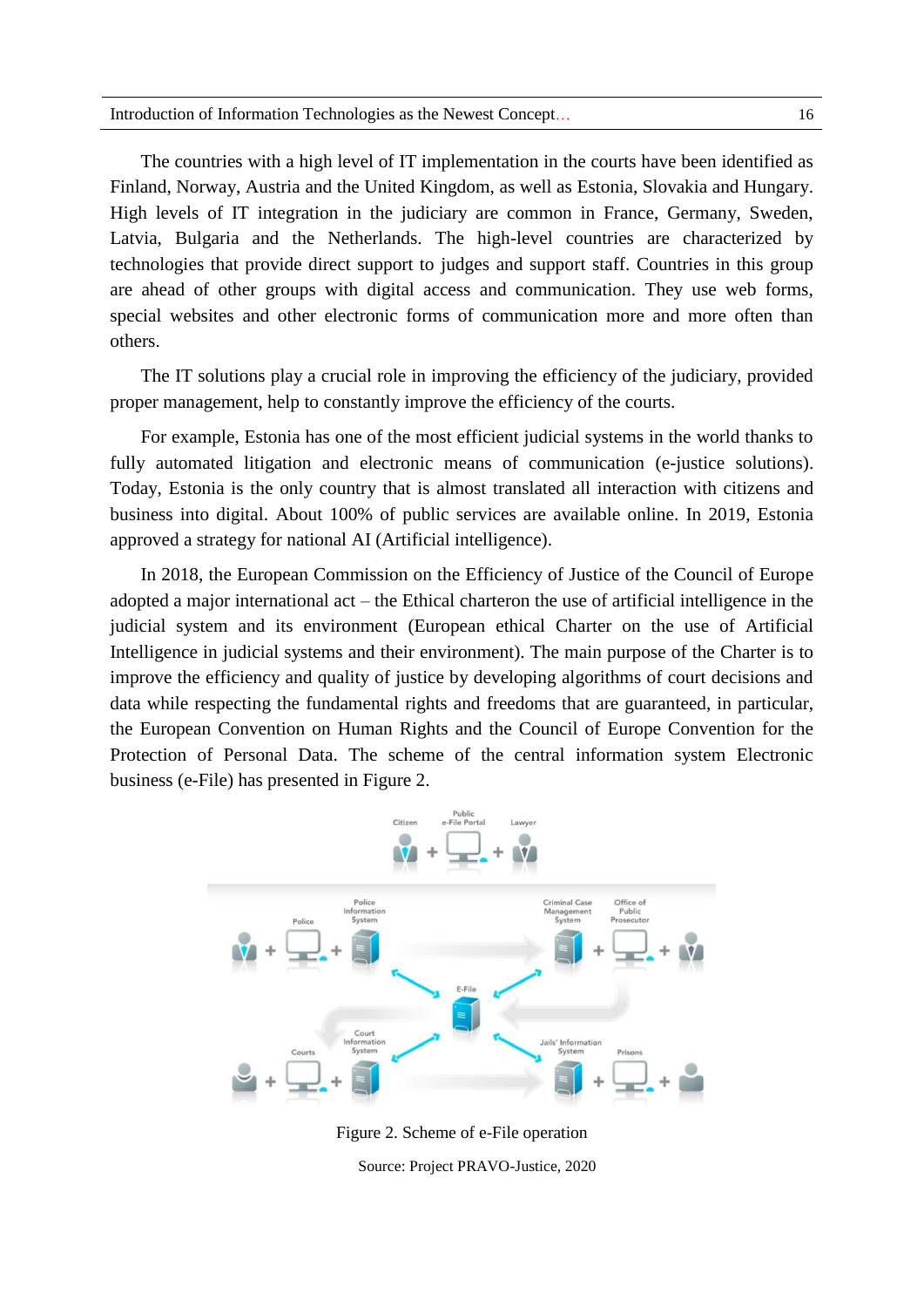The public e-File portal is a part of the Electronic Case that collects documents for the initiation of civil, administrative or enforcement proceedings. You can monitor the progress of these proceedings online, submit documents and participate in the proceedings. The public part of the Electronic Case has protected for third parties who are not participants in the process.

If lawsuits have filed via e-File, all required documents are automatically uploaded to the Court Information System (CIS). The CIS is the only information system for all types of litigation in Estonian courts of first and second instance and in the Supreme Court.

The main features of CIS:

- allows you to register court cases, hearings and court decisions;
- provides automatic distribution of cases between judges, creation of summonses, publication of court decisions on the official website and collection of metadata;
- provides the ability to search for court documents, court decisions, hearings and cases.

The COURTAL e-litigation system was introduced in Estonia six years ago. The official website of the system states that COURTAL is a simple document management system for court litigation and management, the use of which in Estonia allowed to spend 32% less time on various court proceedings than the average in Europe.

Thus, COURTAL is a convenient integration of the interaction between the court and related institutions: the prosecutor's office, the police, the bar, other institutions of the justice sector and stakeholders, official databases and more.

The Estonian portal COURTAL can become the basis of a new automated document management system in the High Council of Justice of Ukraine.

The developers of the system claim that the introduction of COURTAL has contributed to the growth of the country's international rating, as the efficiency of the judicial system plays an important role in assessing the ease of doing business.

Automation of litigation processes allows to save money, improve the interaction of all persons concerned, increase transparency, accountability, ensure the confidentiality of users and data.

For example, the National Assembly of Bulgaria adopted in first reading a bill amending the Civil Procedure Code (2020), which provides for the introduction of electronic technology and digitalization in the judiciary. One of the main innovations of the bill is the holding of open court hearings remotely.

Having created the possibility of remote court hearings, courts and parties now have the freedom to choose an electronic platform for videoconferencing, as the court remains obliged to implement and monitor compliance with technical requirements for any electronic process.

Each court hearing, which is held by videoconference, will be recorded and attached to the case file.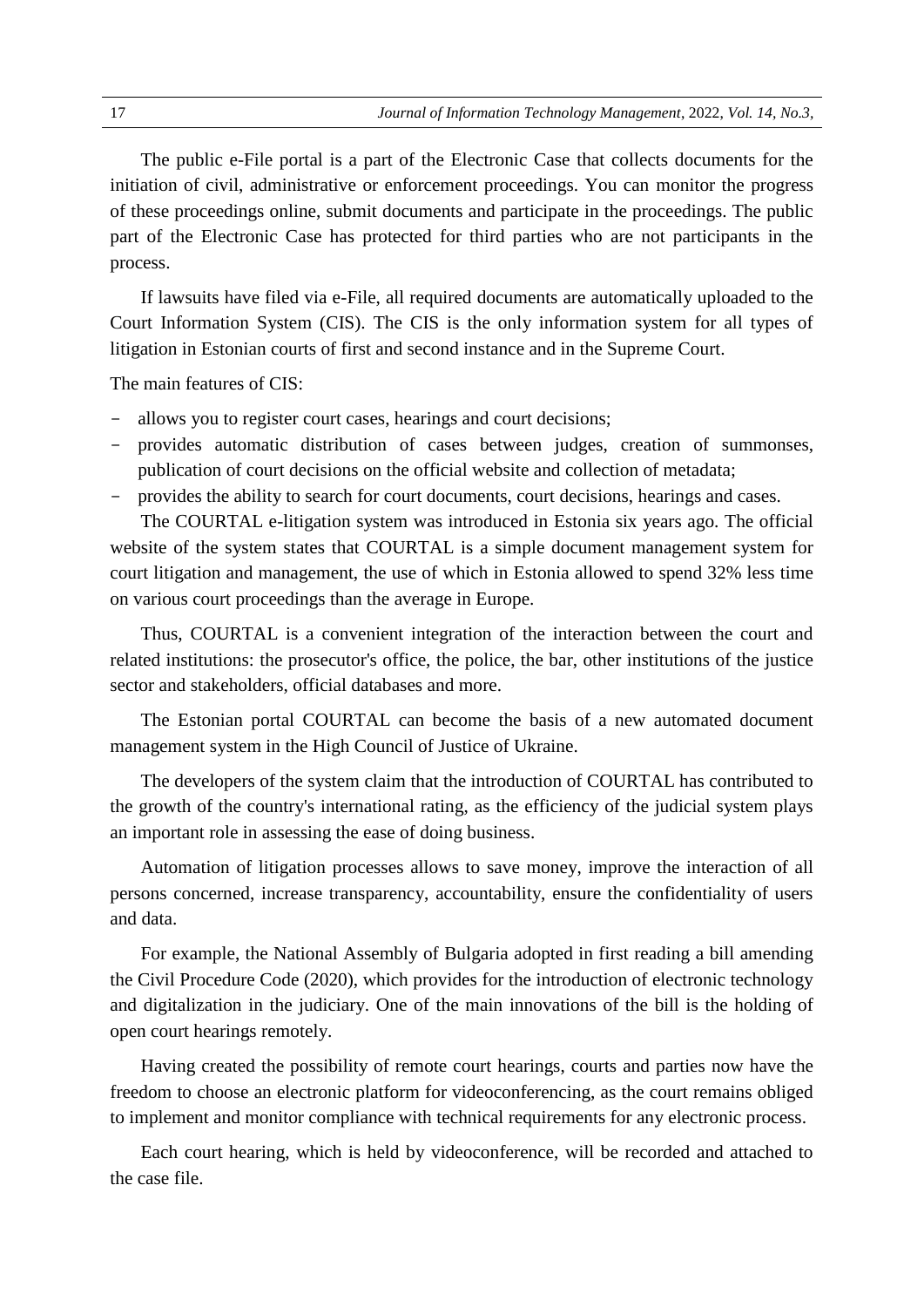The bill also regulates the mode of gathering evidence by videoconference. In Bulgaria, the normative regime for collecting and presenting evidence has traditionally been conservative. As a result, reforming the legal framework for evidence on the digitization of litigation has considered necessary and welcomed.

According to the changes provided for in the bill, the interrogation of witnesses by videoconference will be possible in civil proceedings if the witnesses live or live outside the court district and cannot be present in court.

The experts who prepare forensic examinations for court cases operating outside the court will also be heard and interrogated remotely. At present, the experts have required to be present in the courtroom and listen to them in person. If this is an obstacle, the case is postponed, which can lead to a significant delay in the case.

To ensure the lawful conduct of a remote court hearing, the bill provides for videoconferencing from a special courtroom, prison or pre-trial detention center at the place of residence of persons. The identity of the conference participants will be checked by the secretary of the relevant court.

Within the framework of the Concept of the sectoral program of informatization of courts of general jurisdiction and other institutions of the judicial system for 2013-2015, the subsystem "Electronic Court" was created within the Unified Judicial Information System of Ukraine. In 2016, the results of a pilot project were presented, the essence of which was to try to introduce electronic document management as a mechanism of interaction between the court and the participants in the process, as well as with the court of higher instance.

The e-court provides litigants with the following opportunities:

1) obtaining information on the stages of litigation;

2) sending procedural documents by e-mail to participants in the trial;

3) sending a court summons in the form of SMS-messages;

4) payment of court fees online;

5) disclosure of information in bankruptcy cases.

Decisions on the digitalization of justice in Ukraine with the prospect of transitioning trials to a full-fledged online regime were made in 2017:

- new procedural codes were developed, which provided for the introduction of an electronic justice system in Ukraine according to a model similar to the Estonian one, by fully digitalizing all processes in all courts;
- the Unified Judicial Information and Telecommunication System (ESIS) was to be launched in early 2019.

The single forensic information and telecommunication system includes the following subsystems (modules):

- The only contact is the center of the judiciary of Ukraine;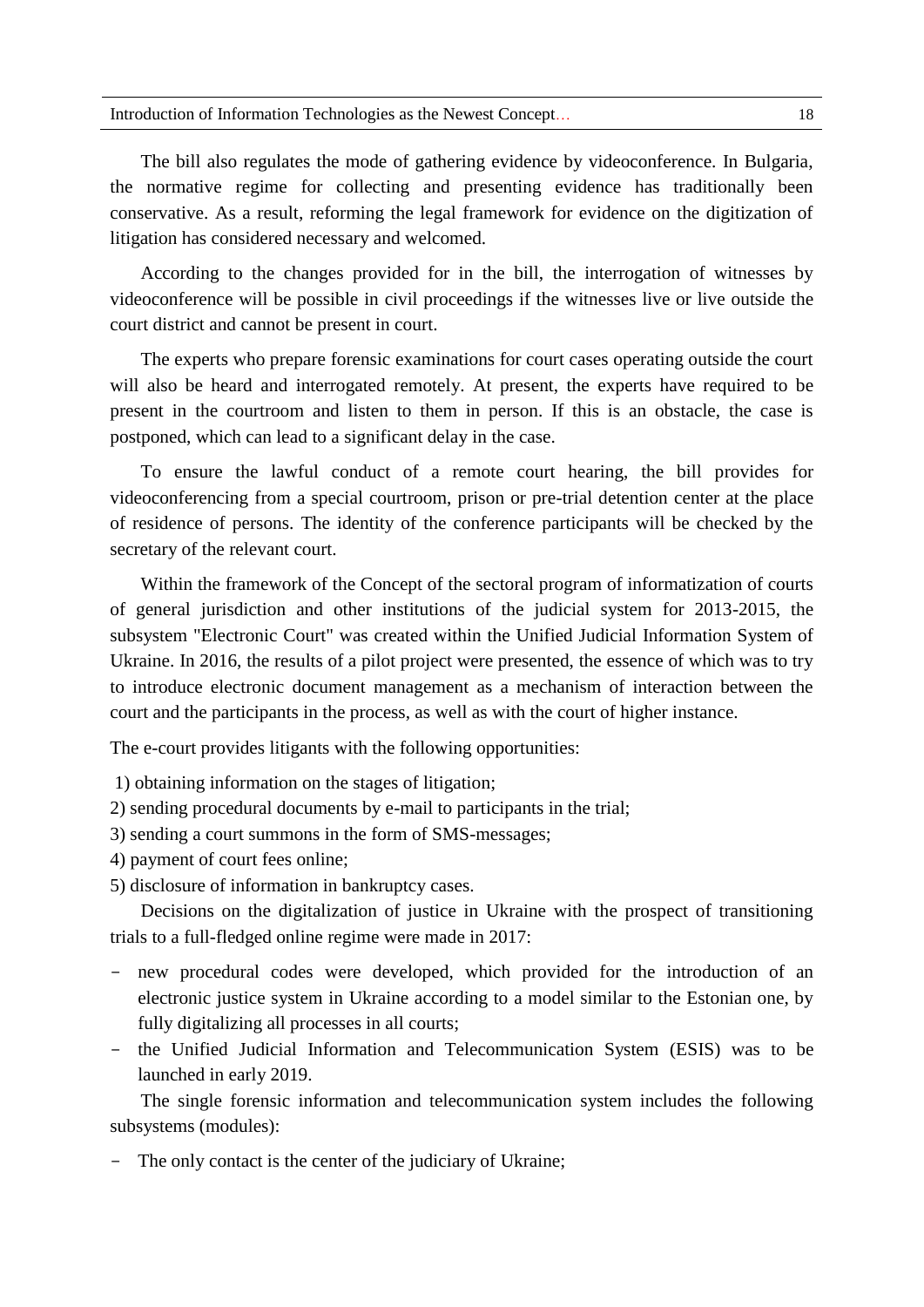- The only subsystem for managing financial and economic processes;
- The official e-mail address (e-office);
- The official web portal "Judiciary of Ukraine";
- Unified State Register of Judgments;
- The electronic court;
- Automated distribution;
- Judicial statistics and others.

At the beginning of June 2018, the Unified Judicial Information and Telecommunication System (UCITS) - the Electronic Court - was tested in 18 domestic courts in Ukraine. The system was launched in the courts of Kyiv, Odesa, Vinnytsia, and even in the Donetsk Administrative Court of Appeal (currently operating in Kramatorsk). The Project provided an opportunity to file a claim and other documents in electronic form.

According to the recommendations of international experts on the implementation of ejustice systems, e-justice should be made mandatory, and paper exchange of documents - an exception. As about 60% of the population of Ukraine currently has access to the Internet, the transition to full paperless document circulation is impossible at this stage.

The current stage of development of e-litigation in Ukraine shows that despite all the obvious advantages of e-litigation, the e-Court project (in the narrow sense) has not gained widespread popularity and its progress is extremely slow. The situation is the same with other national electronic projects in court proceedings (exchange of electronic documents with the use of electronic digital signatures, holding court hearings by videoconference, use of electronic information kiosks, etc.).

The most of experts believe that the main deterrent to the development of electronic justice in Ukraine is:

- 1) the lack of a single unified information platform for communication between the participants in the process with the court and other government agencies. This forces users to use different software and hardware to access different services. Under such conditions, e-litigation is more troublesome and time-consuming than regular paperwork;
- 2) the lack of uniform standards for information content, which must meet the relevant judicial information resources, electronic services, and the lack of incentives to improve them. The high-quality content of information sites, electronic kiosks and other court resources are sometimes filled with information that does not carry the expected load;
- 3) insufficient funding of the judicial system, in particular the cost of informatization, the inability of the system to meet the needs of users due to lack of capacity of software and hardware systems and lack of specialists to service them;
- 4) lag behind the pace of development of procedural rules from information technology. Attempts to integrate new information technologies into the existing system of procedural norms of different branches of judicial jurisdictions only partially improve the process.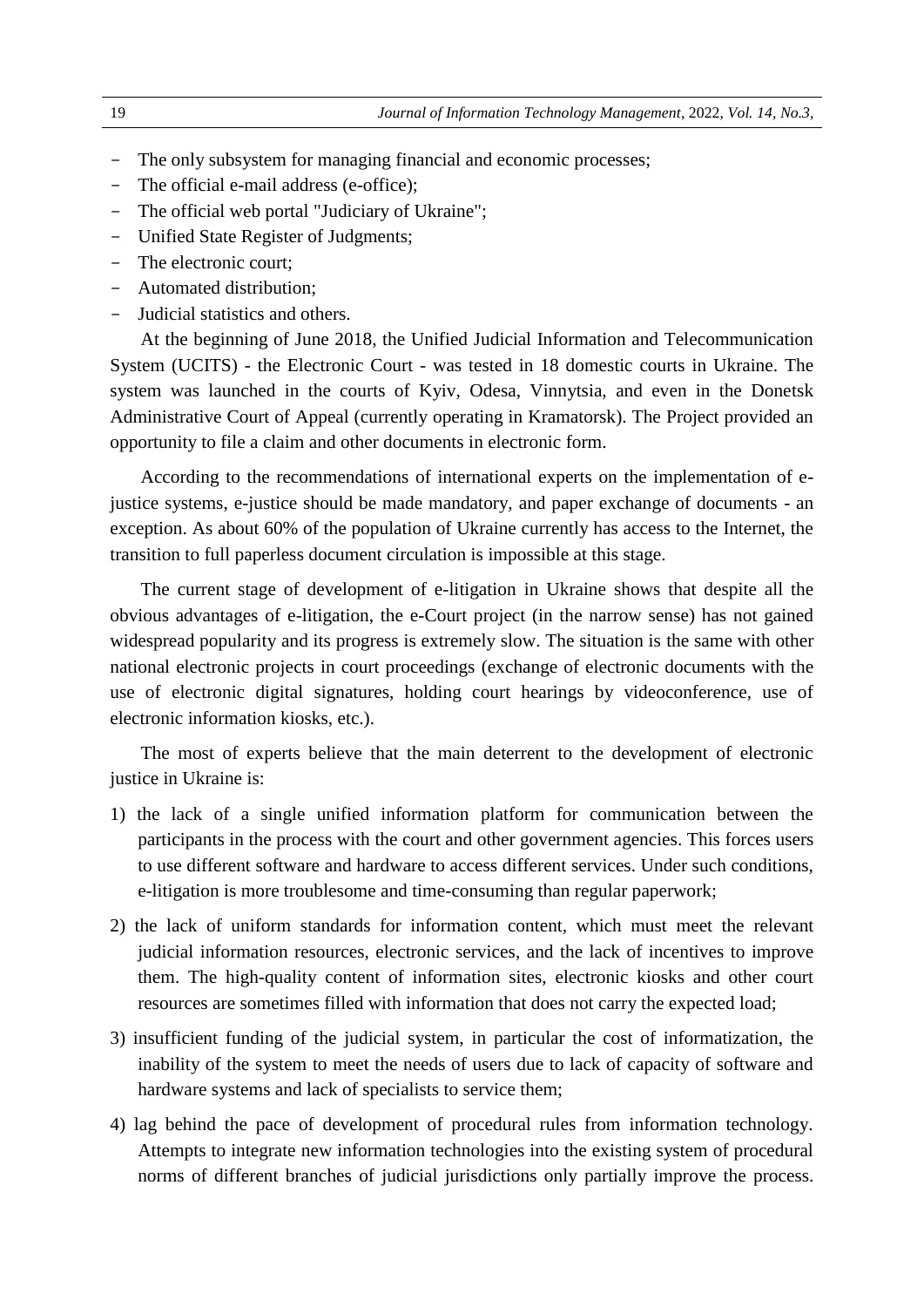Fragmentation of changes in the rules of the judicial process does not bring the expected effects, because the system needs transformational changes at the system, at all levels.

In 2021, the Verkhovna Rada of Ukraine approved a bill on the Unified Judicial Information and Telecommunication System (UCITS). This is one of the main steps towards the introduction of electronic justice in Ukraine.

Today in Ukraine the subsystem "Electronic court" works in an experimental mode. The statistics show that thanks to this technology, almost 2,500 procedural documents are submitted daily.

E-litigation stipulates that all courts in Ukraine will be required to accept procedural documents from citizens, government agencies and businesses online, through the e-court subsystem.

The single judicial information and telecommunication system will allow for remote communication between the court and the participants in the trial by exchanging procedural documents in electronic form and will enable citizens to apply to the court and participate in court cases online.

The *Unified Judicial Information and Telecommunication System* (UJITS) currently has four subsystems: the e-Court, the e-Cabinet, the videoconferencing, and the single contact center. Other UJITS subsystems will be introduced in stages as they are developed. This will make the judicial system more modern and efficient.

As for full-fledged online courts, they can function successfully in resolving minor disputes. The Code of Civil Procedure makes it possible to consider such cases in summary proceedings without holding open court hearings.

The goal of Ukraine's judicial reform is to make court services accessible to people. The experience of China, Singapore and Canada is interesting and relevant. That is, it is a new regime of justice - the transfer from providing them in a "fixed place at a fixed time" to "access from anywhere 24 hours a day."

For example, Chinese citizens have the opportunity to file a lawsuit using the WeChat mobile app. And works with the help of artificial intelligence competently answer all their questions, without the need to fill out a number of complex procedural documents. All you need to do is answer a few questions online and take photos of the documents. China also has a powerful online enforcement center that tracks debtors for their banking transactions, through social media, buying tickets, booking hotels, and more.

Thus, according to the experience of the world, a single information system for the entire judiciary:

- increases the efficiency of the judiciary due to the rapid transfer of data into templates and a significant acceleration of litigation;
- creates conditions for a more complex division of cases, which allows judges to manage their workload and specialize;
- provides automatic generation of documents: standards of court orders, agendas, etc.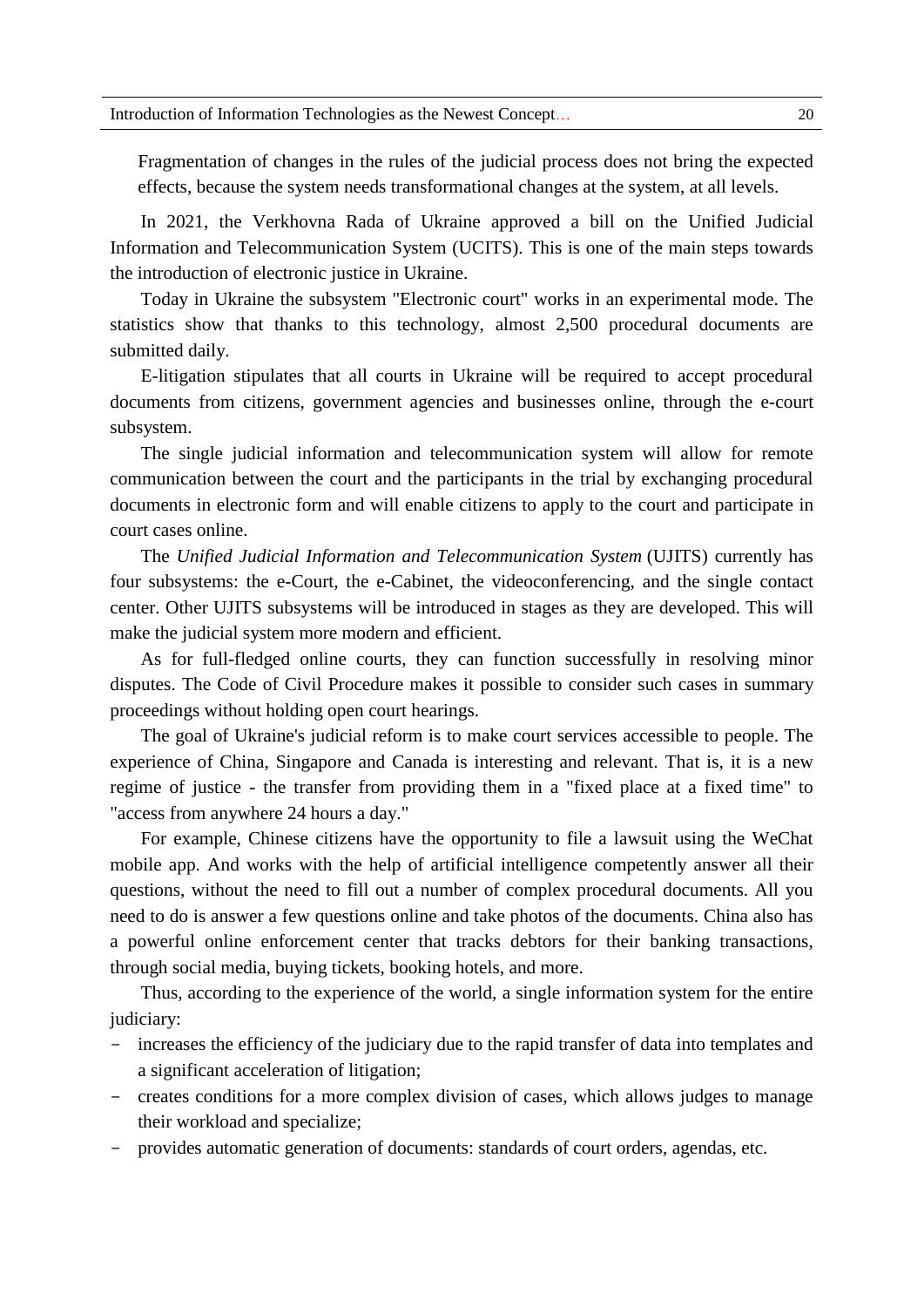## **Conclusion**

This study examines the latest concept of optimizing civil justice through the introduction of information technology. It has proved that in the conditions of convergence of legal systems there are changes in the typological characteristics of civil proceedings. One of the areas of optimization of civil proceedings is the introduction of information technology: providing the court with e-mails, files of documents from work computers as evidence, non-traditional means of proof (log files, information from Internet services, etc.). The optimal form of civil proceedings, along with the minimum standards of accessibility of the court and fairness of the trial - the dominants of modern development of civil proceedings. The most successful projects to prepare the basic principles and rules of civil justice in recent decades have reflected the fundamental trends in the development of civil procedural law - the unification and harmonization of individual institutions and norms. In this logical series it is worth mentioning the optimization of civil proceedings. The unifying factor of these legal phenomena is the desire to create a fair and effective legal procedure, based on meaningful commonality and differences in the mechanism of judicial protection of civil rights.

The electronic litigation influences the principles of optimization of civil litigation: (1) an Internet sites of courts and judicial authorities; (2) the electronic document management system; (3) providing documents in electronic form; (4) court correspondence in electronic form; (5) the electronic archiving; (6) the electronic litigation; (7) remote participation in court hearings; (8) transfer for execution of a court decision in electronic form, etc. The studies of best practices in the world have shown that the systematic implementation of elements of electronic justice has a positive effect on justice.

The research has shown that Ukraine strives for European values, including the right to judicial protection and a fair trial. Optimization in civil proceedings can be presented as a process of creating such court procedures that help save the resources of participants in the process and the court, as well as the formation of the expected and convenient process of justice for them. The studies have shown that digital technologies are becoming important in optimizing civil litigation. Optimization should be considered as a complex and complex legal category. Any slice of civil procedural activity can be studied from the standpoint of optimization, on each of the structural components of civil proceedings.

## **Conflict of interest**

The authors declare no potential conflict of interest regarding the publication of this work. In addition, the ethical issues including plagiarism, informed consent, misconduct, data fabrication and, or falsification, double publication and, or submission, and redundancy have been completely witnessed by the authors.

## **Funding**

The author(s) received no financial support for the research, authorship, and/or publication of this article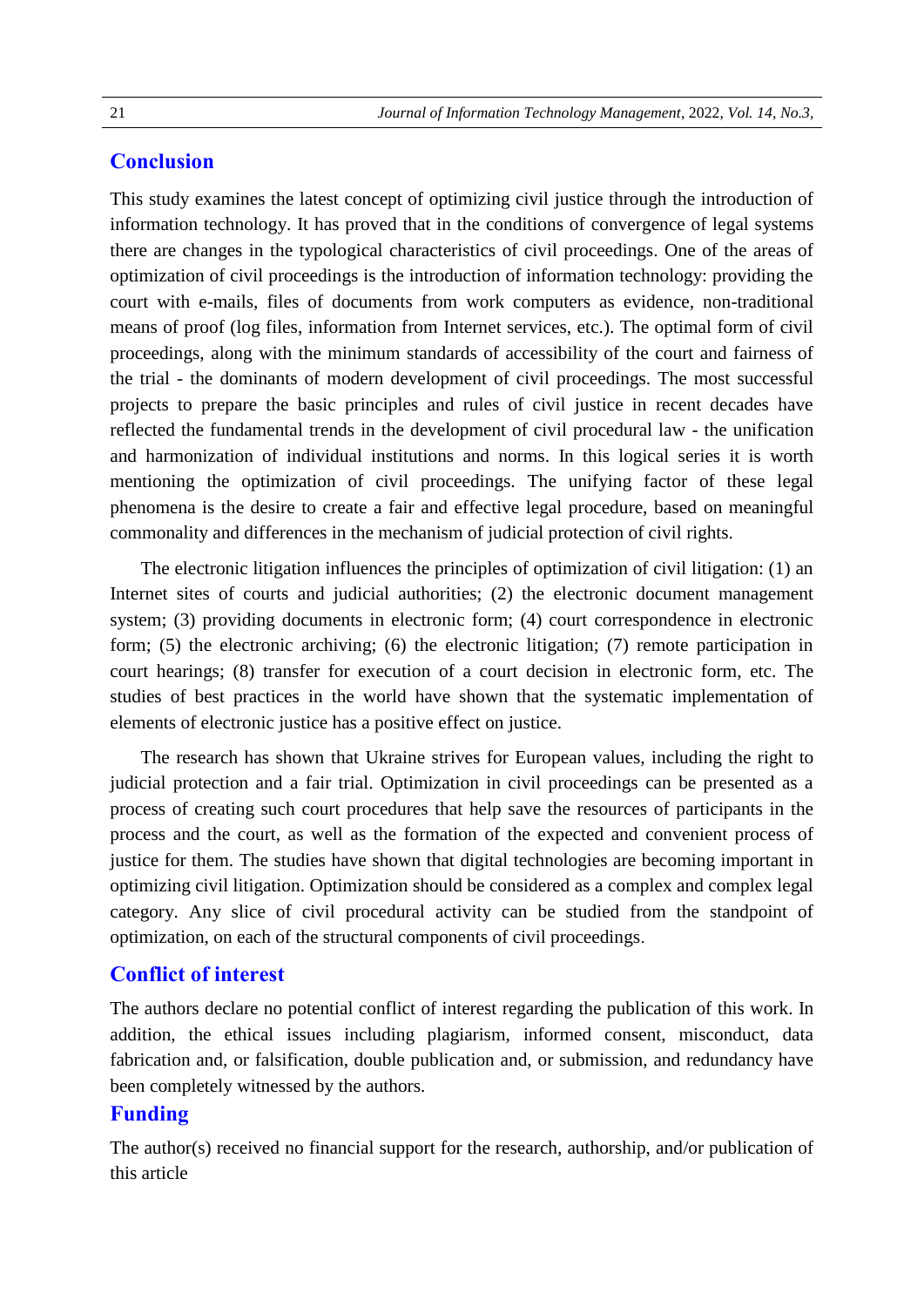#### **References**

- Addressing Disputes in Electronic Commerce. Final Report and Recommendations of The American Bar Association's Task Force on Electronic Commerce and Alternative Dispute Resolution (2002). American Bar Association. URL: http://www.mmwr.com/wpcontent/uploads/2016/02/FinalReport102802.authcheckdam-1.pdf
- Agustí Cerrillo & Martínez (2009). E-Justice: Using Information Communication Technologies in the Court System: Using Information Communication Technologies in the Court System. Information Science Reference, 251 р.
- Ahmad Tholabi Kharlie et. Al (2020). E-Court and E-Litigation: The New Face of Civil Court Practices in Indonesia. International Journal of Advanced Science and Technology, 29(2), 2206 - 2213. URL: http://sersc.org/journals/index.php/IJAST/article/view/3639
- Antonio Cordella & Francesco Contini (2020). Digital Technologies for Better Justice. A Toolkit for Action. URL: https://publications.iadb.org/en/digital-technologies-for-better-justice-a-toolkitfor-action
- Babenko, V., Sidorov, V., Koniaieva, Y., Kysliuk, L. (2019). Features in scientific and technical cooperation in the field of non-conventional renewable energy. Global Journal of Environmental Science and Management, 5 (Special issue), pp. 105-112. http://dx.doi.org/10.22034/gjesm.2019.05.SI.12
- Bielova, O. I., Romanenko, Y. O., Kaydashev, R. P. (2017). Newly discovered circumstances in administrative legal proceedings of Ukraine. Journal of Advanced Research in Law and Economics, Volume VIII, Spring,  $2(24)$ ,  $418 - 425$ . https://journals.aserspublishing.eu/jarle/article/view/1319
- Bondarenko I.M., Burdin M.Y., Kaganovska T.Y., Latkovska T.A., Ponomarenko Y.A., Nadobko S.V. (2019). Peculiarities of tax residency of individuals in modern conditions. Journal of Advanced Research in Law and Economics, 10(8), 2277–2281. https://doi.org/10.14505/jarle.v10.8(46).06
- Bulgaria passes bill for digitalization of judicial process (2020). URL: https://www.cmslawnow.com/ealerts/2020/08/bulgaria-passes-bill-for-digitalization-of-judicial-process
- Consultative Council of European Judges (CCJE) (2011). Opinion No.(2011)14 of the CCJE "Justice and information technologies (IT)". URL: https://rm.coe.int/168074816b
- Dahiru Muhammed Abubakar (2020). Use of information technology in courtroom: merits and challenges. Information Technology Unit Supreme Court of Nigeria. URL: https://nji.gov.ng/wp-content/uploads/2020/11/Use-of-Information-Technology-in-Courtroom-Merits-and-Challenges.pdf
- Digitalization and the Courts in Central and Eastern Europe (2021). CEELI Institute. URL: http://ceeliinstitute.org/wp-content/uploads/2021/08/CEELI\_Digitalization\_Survey\_Final.pdf
- Dory Reiling. E-justice: experiences with court IT in Europe Dory Reiling. URL: https://www.semanticscholar.org/paper/E-justice-%3A-experiences-with-court-IT-in-Europe-Reiling/f4cfb78c4657fa98f578f36806251aa48a9563c6
- Dymitruk, M. (2019). The Right to a Fair Trial in Automated Civil Proceedings. Masaryk University Journal of Law and Technology, 13(1), 27-44. https://journals.muni.cz/mujlt/article/view/11624
- EBRD (2020). From digitisation to digital transformation: A case for online courts in commercial disputes? Draft Discussion Paper. URL: https://www.supreme.court.gov.ua/userfiles/media/new\_folder\_for\_uploads/supreme/99358ddf. pdf
- EBRD. Why policy reform. URL: https://www.ebrd.com/what-we-do/policy-reform.html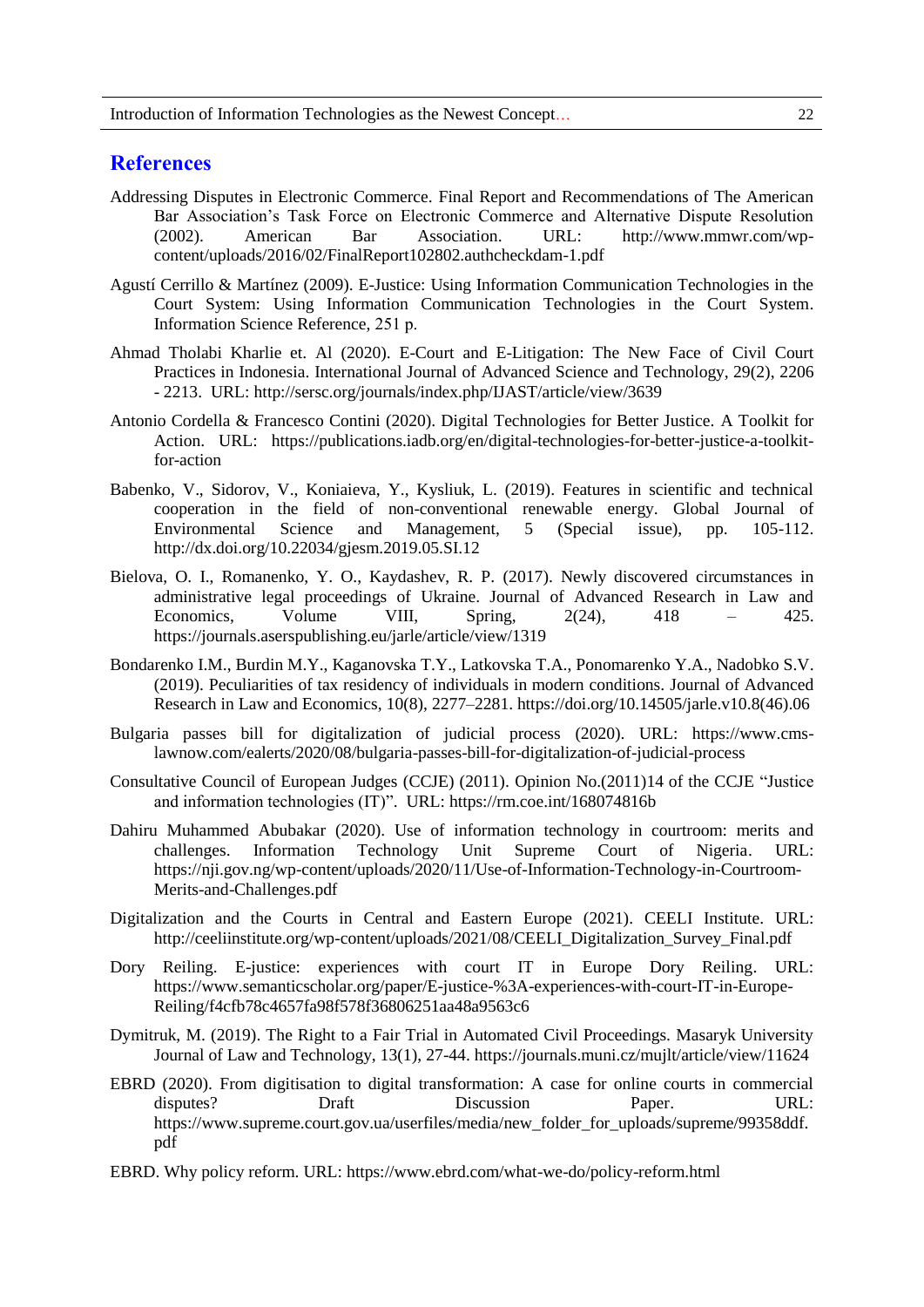- European Commission for the Efficiency of Justice (CEPEJ) (2019). Toolkit for supporting the implementation of the Guidelines on how to drive change towards Cyberjustice. URL: https://rm.coe.int/cepej-toolkit-cyberjustice-en-cepej-2019-7/168094ef3e
- European e-Justice Strategy (2008). URL: https://eur-lex.europa.eu/legalcontent/EN/TXT/?uri=LEGISSUM%3Ajl0007; (2009-2013). URL: https://eurlex.europa.eu/legal-content/EN/TXT/?uri=LEGISSUM%3A230206\_1; (2014-2018). URL: https://eur-lex.europa.eu/legal-content/EN/TXT/?uri=celex:52014XG0614(01); (2019-2023). URL: https://eur-lex.europa.eu/legal-content/EN/TXT/?uri=CELEX:52019XG0313(02)

Evaluation of the judicial systems (2018 - 2020). URL: https://rm.coe.int/en-ukraine-2018/16809fe0cb

- From digitisation to digital transformation: A case for online courts in commercial disputes? European Bank for Reconstruction and Development (EBRD). URL: https://ebrd.glueup.com/resources/protected/organization/1136/event/27964/99358ddf-99c4- 4026-b5c7-21c882fddfbc.pdf
- Gutorova N., Zhytnyi O., Kahanovska T. (2019). Medical negligence subject to criminal law. Wiadomości Lekarskie. Tom LXXII. Nr 11. Cz. I. S. 2161–2166. URL: https://wiadlek.pl/wpcontent/uploads/2020/02/WL-11-cz-I-2019.pdf
- Hetman O., Iermakova O., Laiko O., Nikishyna O. (2019). Ecologization of Innovative Development of Regions on the Principles of Gloсalization. Management Theory and Studies for Rural Business and Infrastructure Development,  $41(3)$ ,  $369-380$ . https://ejournals.vdu.lt/index.php/mtsrbid/article/view/379
- Hubanova, T., Shchokin, R., Hubanov, O., Antonov, V., Slobodianiuk, P. & Podolyaka, S. (2021). Information technologies in improving crime prevention mechanisms in the border regions of southern Ukraine. Journal of Information Technology Management, Special Issue, 75-90. 10.22059/JITM.2021.80738
- Impact of COVID-19 on the justice field. URL: https://ejustice.europa.eu/content\_impact\_of\_covid19\_on\_the\_justice\_field-37147-en.do
- Ivashchenko, A., Kovalenko, Yu., Hubanov, O., Hubanova, T., Lutsenko, I. & Fialkovska A. (2021). Digital Tools in Ccross-Cultural Analysis of SME Financial State Support in the Conditions of Pandemic Crisis. Journal of Information Technology Management, Special Issue, 142-162. 10.22059/JITM.2021.82614
- J. Scott Brennen & Daniel Kreiss (2016). Digitalization. The International Encyclopedia of Communication Theory and Philosophy. https://onlinelibrary.wiley.com/doi/abs/10.1002/9781118766804.wbiect111
- Jason Bloomberg (2018). Digitization, Digitalization, And Digital Transformation: Confuse Them At Your Peril. URL: https://www.forbes.com/sites/jasonbloomberg/2018/04/29/digitizationdigitalization-and-digital-transformation-confuse-them-at-your-peril/?sh=3acd6a4b2f2c
- João Rosa, Cláudio Teixeira & Joaquim Sousa Pinto (2013). Risk factors in e-justice information systems. Government Information Quarterly,  $30(3)$ ,  $241-256$ . https://www.sciencedirect.com/science/article/pii/S0740624X13000385?via%3Dihub
- Katsh, M. Ethan Rabinovich-Einy, Orna (2017). Digital justice: technology and the internet of disputes,  $Oxford$  University Press. URL: https://oxford.universitypressscholarship.com/view/10.1093/acprof:oso/9780190464585.001.00 01/acprof-9780190464585
- Kennedy, R. (2021). The Ethical Implications of Lawtech. Responsible AI and Analytics for an Ethical and Inclusive Digitized Society, 198-207. https://www.springerprofessional.de/en/the-ethical-implications-of-lawtech/19595950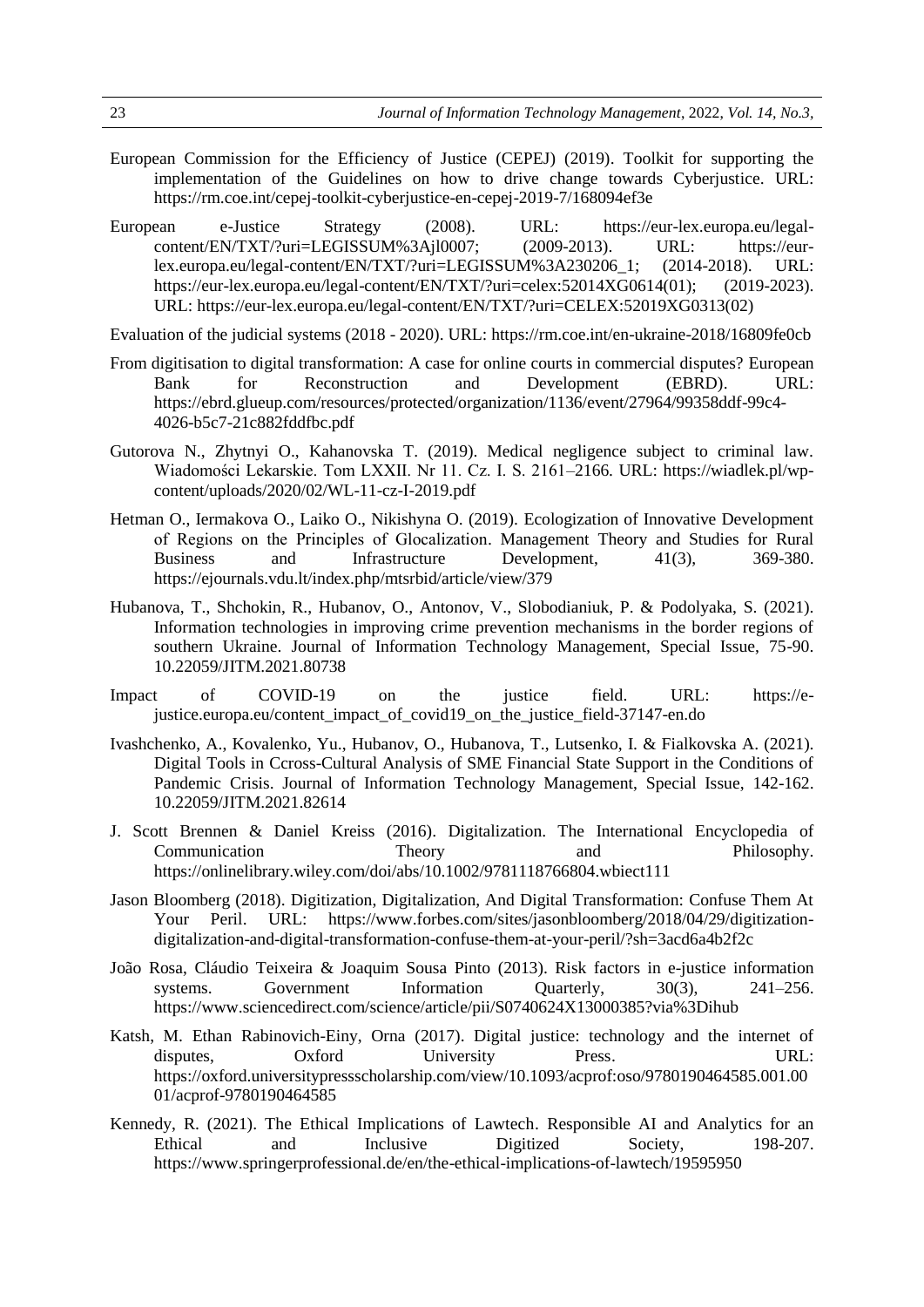- Klochan, V., Piliaiev, I., Sydorenko, T., Khomutenko, V., Solomko, A. & Tkachuk A. (2021). Digital Platforms as a tool for the transformation of strategic Consulting in Public Administration. Journal of Information Technology Management, Special Issue, 42-61. https://jitm.ut.ac.ir/article\_80736.html
- Kurchinskaya-Grasso, N. (2020). Problems and prospects of digitalization of civil proceedings in Russian Federation. Wschodnioeuropejskie Czasopismo Naukowe (East European Scientific Journal),11(63), 20-52. URL: https://archive.eesa-journal.com/index.php/eesa/article/view/25
- Management of court IT systems: international experience (2020). URL: https://www.pravojustice.eu/storage/app/uploads/public/5fa/a5e/c2e/5faa5ec2e4c44093582941. pdf
- Marhasova V., Kovalenko Yu., Bereslavska O., Muravskyi O., Fedyshyn M., Kolesnik O. (2020). Instruments of Monetary-and Credit Policy in Terms of Economic Instability. International Journal of Management, 11 (5), 43–53 URL: https://papers.ssrn.com/sol3/papers.cfm?abstract\_id=3628978
- Babenko, V.O., Yatsenko, R.M., Migunov, P.D., Salem, A.-B.M. (2020). MarkHub Cloud Online Editor as a modern web-based book creation tool. CEUR Workshop Proceedings. Vol. 2643, pp. 174–184. URL: http://ceur-ws.org/Vol-2643/paper09.pdf
- Novachenko, T.V., Bielska, T.V., Afonin, E.A., Lashkina, M.H., Kozhemiakina, O.M., Diachenko N.P. (2020). Use of Information Technology to Increase Economic Efficiency and Credibility in Public Administration in the Context of Digitization, International Journal of Economics and Business Administration, 8(1), 374-382. https://www.ijeba.com/journal/431
- Popov, О., Iatsyshyn, A., Kovach, V., Artemchuk, V., Kameneva, I., Radchenko, O., Nikolaiev, K., Stanytsina, V., Iatsyshyn, A., Romanenko, Y. (2021). Effect of Power Plant Ash and Slag Disposal on the Environment and Population Health in Ukraine. Journal of Health and Pollution, 11 (31), 210910. https://www.ncbi.nlm.nih.gov/pmc/articles/PMC8383798/
- Richard Susskind (2019). Online Courts and the Future of Justice. Oxford University Press. https://oxford.universitypressscholarship.com/view/10.1093/oso/9780198838364.001.0001/isbn -9780198838364
- Soukupová, J. (2021). AI-based Legal Technology: A Critical Assessment of the Current Use of Artificial Intelligence in Legal Practice. Masaryk University Journal of Law and Technology, 15(2), 279.

https://www.ceeol.com/search/article-detail?id=988143

- Supreme Court online court Protocol (2007). Practice Note No. SC Gen 12. Supreme Court online court Protocol. URL: https://www.supremecourt.vic.gov.au/law-and-practice/practice-notes
- Temirzhanova, Lyazzat А. et al. (2019). Countering Fraud Committed Using Information Technology in Kazakhstan. *Journal of Advanced Research in Law and Economics*, [S.l.], 10(7), 2122 – 2132, https://journals.aserspublishing.eu/jarle/article/view/5007
- The Selection, Processing, Presentation and Archiving of Court Decisions in Legal Information Retrieval Systems: Recommendation No. R(95)11 Adopted by the Committee of Ministers of the Council of Europe on 11 September 1995 and Explanatory Memorandum. URL: http://link.library.eui.eu/portal/The-selection-processing-presentation-and/PdBynHCebWY/
- UNODC (2020). Guidance Note: Ensuring Access to Justice in the Context of COVID-19. URL: https://www.undp.org/publications/ensuring-access-justice-context-covid-19
- What the statistics say : The Civil Court of Cassation of the Supreme Court summed up the results for 2018 throughout the jurisdiction (2019). URL: https://sud.ua/ru/news/publication/134669-proscho-kazhe-statistika-kasatsiyniy-tsivilniy-sud-vs-pidbiv-pidsumki-za-2018-rik-po-vsiyyurisdiktsiyi [in Ukr]